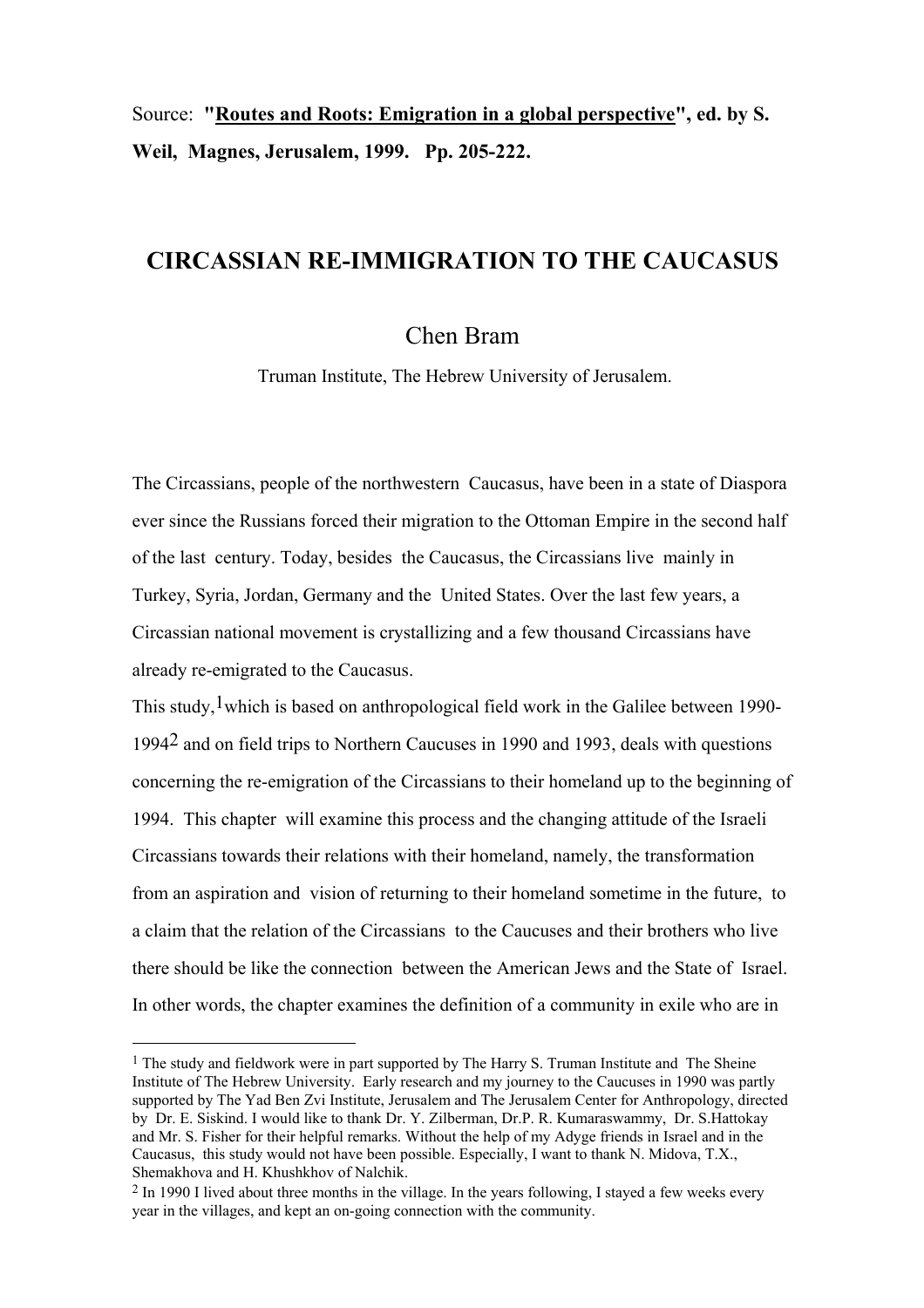the process of re-defining a more complicated definition of Diaspora-Center connections. This new definition influences group identity and patterns of accommodation in Israel.

The Circassian case contributes to the comparative study and understanding of 'Diaspora populations'3 and focuses on the unique pattern of social interaction and accomodation of a non-Jewish and non-Arab group in Israel.

Though they describe themselves as Adyge, the term Circassian (Hebrew: *Cherkessim;* Arabic: *sahrkes*) is used in this paper because of its familiarity in the Middle East. Likewise, the term re-emigration, though not an exact expression, is used to refer to 'immigrating back' as a people, which has a similar connotation in the Hebrew expression *Shivat Zion* ('returning to Zion') or *Aliya* ('going up').4

#### The Circassians-Background<sup>5</sup>

 $\overline{a}$ 

 The Circassians originally come from Northwest Caucasus. They speak Adyge or Circassian, a language of the Caucasus that assumed written form only in the last century<sup>6</sup>. These ancient people are probably indigenous to the Caucuses. They shared Pagan and then Christian beliefs, but today most of the Circassians are Muslims. In any case, religious influence upon their collective identity both in the past and in the present has been limited and superficial (Spencer 1838; Traho1991). The Islamization of the Circassians is a subject not studied carefully yet. It seems that the Islamization, during the 17-19th centuries, had been connected to the struggle with Christian Russia. Islam penetrated from the Ottoman Empire with the help of the khan's (Rulers) of Crimea. Another Islamic influence came from the Sufi orders that were active in east Caucasus,

<sup>3 &#</sup>x27;Diaspora populations' such as Armenians, Tibetans, Palestinians and Jews.

<sup>4</sup> This connotation do not only reflect my own way of thinking, as an Israeli anthropologist, but it also reflects, as we shall see, the world of connotations of the Israeli Circassians. In addition, it also reflects "wishful thinking" by some activists of the Circassian national movement. This was manifested not only in some conversations with me, but also in some speeches in the Circassian World Congress.

<sup>5</sup> Traho (1991) gives a good survey of Circassian history. (The article is a new English translation to a work first published in Russian in 1950). General background can also be found in the entry "Cherkes" in the Encyclopedia of Islam (1982).

<sup>&</sup>lt;sup>6</sup> At first, attempts were made to adopt the Arabic alphabet in 1897, then the Latin alphabet in 1919 and, only afterwards, the Cyrillic alphabet, that has been in use since 1938.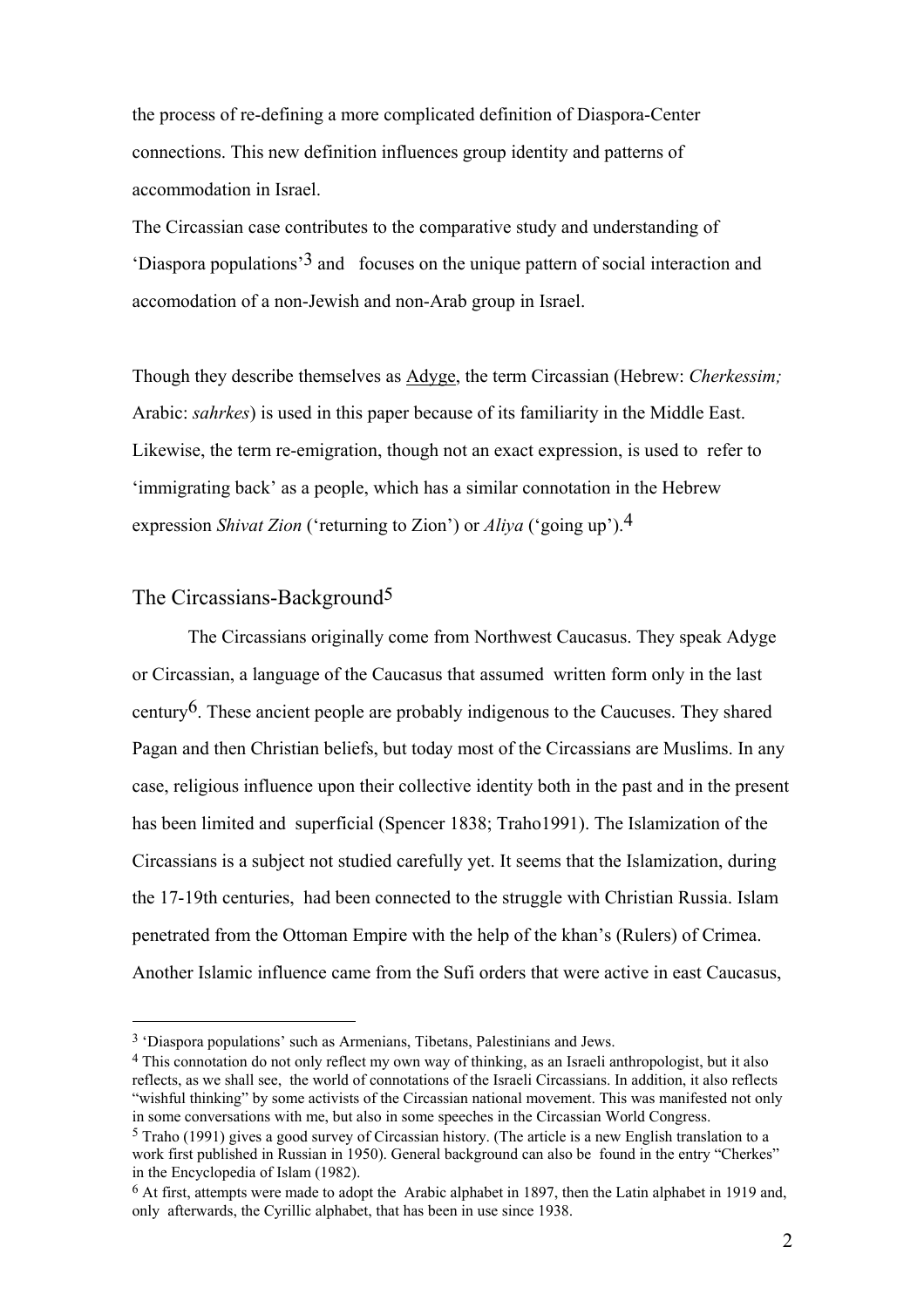such as the *Nakhshebendia*. Some Circassians became Muslims only during their mass migration, on the ships taking them to the other side of the black sea.

The important feature of their identity lies in the Circassian cultural system that crystallized long before their Islamization, namely, the *Adyge habza,* a Circassian system of laws, rules, etiquettes, and ethos (cf. Ozbek 1982 ). In short, the *habza* provided the rules of behaviors and morals that are handed down in other societies through religion.

Organized into tribes, the Circassians never had a state; but all Circassians identify themselves as *Adyge*. During the Russian invasion of the Caucasus in the 19th century, the Circassians fought under one flag and aligned with Shamil and the struggle of the peoples of east Caucasus( Traho1991; Uner Turgey 1991). After a long and bitter struggle, the Russian army took over the Circassian lands ( Henze1986). Many Circassians, and some other peoples, such as Chechens, emigrated, or forcefully transferred to Turkey and other parts of the Middle East. While some Ottoman sources talk of 600,000 migrants ( Encyclopedia of Islam 1982), modern scholars such as Karpat (1990) and Uner Turgey (1991) argue that between 1.5 to 2 million people were transferred. The number of victims of the war and arduous journey outside the Caucasus is unknown. According to the Circassians, the number is enormous; either way, it is clear that thousands died from hunger and shipwreck in the Black Sea.

The cause for the mass migration is still an open historical question. The marginality of the Caucuses in the eyes of western scholars and the ideological approach of Soviet research may be the reason the study of this event is only just beginning7. From the available data it seems that we should consider a combination of factors. Fear of the freedom fighters to live under occupation, the Russian settlement policy $\delta$ , Islamic religious ideology and the Ottoman interest in absorbing the Circassians as a loyal element in their army all contributed to this mass exodus. The Ottomans settled the

l

 $<sup>7</sup>$  The major influences of this migration upon the Ottoman empire and on the emergence of modern</sup> Turkey are widely discussed in Karpat(1987, pp.131-153).

 $8$  As a continuation of their colonization, the Russians, particularly the Cossacks, started to push the Circassians southward and eastward as early as the 17th century. In the 19th century, after a long war, this probably became a policy of forced transfer of the Circassians, who were the last to surrender, long after the defeat of their ally Shamil's army.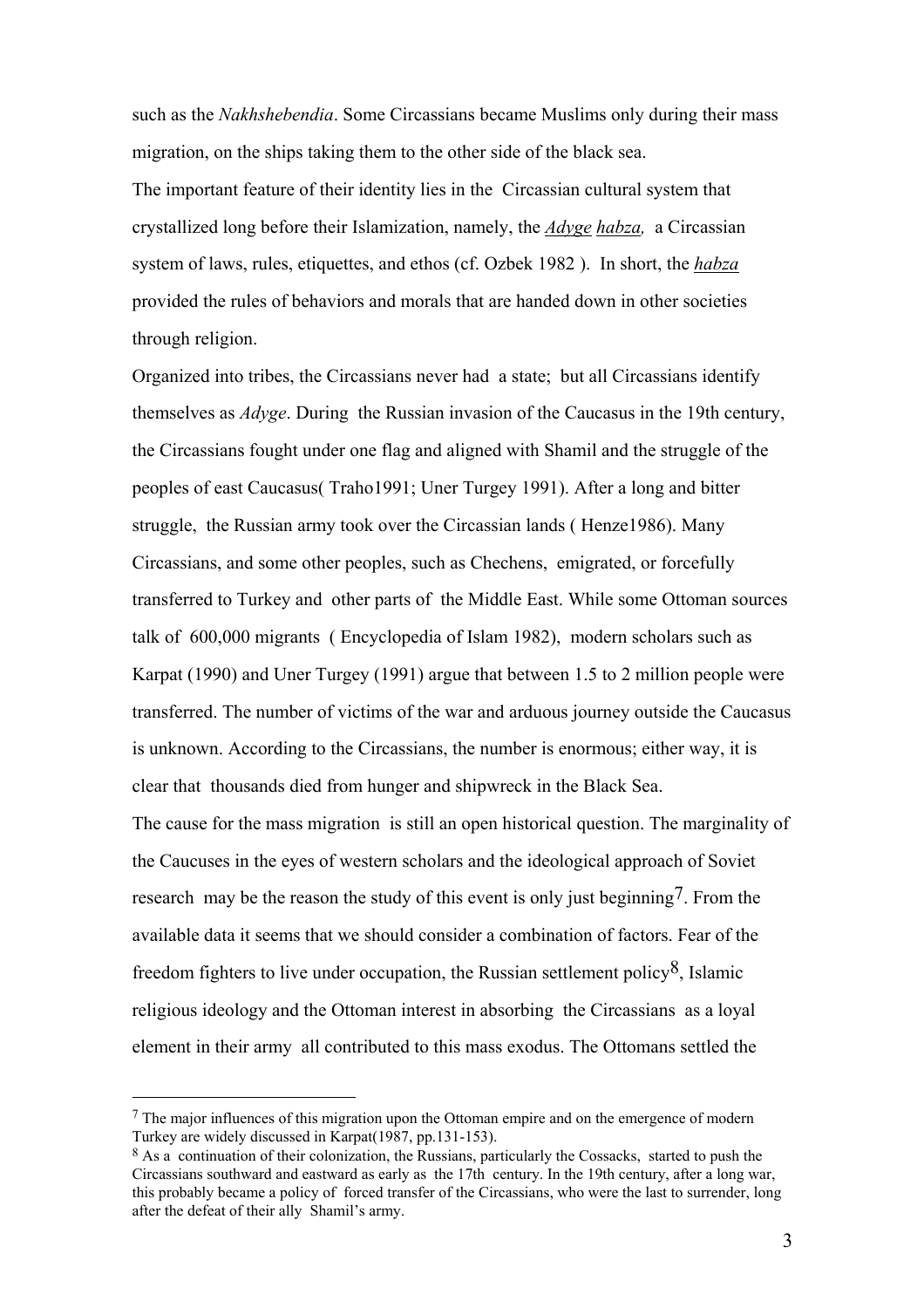Circassians near the borders and other unstable areas of their  $Empire<sup>9</sup>$ . This was the reason for their presence on either side of the Syrian Arabian rift valley, where local Bedouins chiefs did not obey the central Ottoman Government ( Lewis 1985). They were the first founders of the town to be built in the relics of Hellenistic Philadelphia, today known as Amman. They constitute the town of Kuneitra, several villages in the Golan heights, and two flourishing villages in the Galil, established by a few small groups that had arrived in Israel, or Ottoman Palestine in the late 1870s, a few years before the first Jewish- Zionist **aliya** ( immigration) to the land of Israel. According to contemporary Circassian sources<sup>10</sup>, there are approximately 3-5 million Circassians in the world and in a number of states one can find organized Circassian communities. Even though most of them live in Turkey, there are no reliable statistics, because of the Turkization policy<sup>11</sup>. This policy also threatened their separate identity. There are about 40,000 in Jordan<sup>12</sup>, a flourishing community that plays an important role in the Hashemite Kingdom. Approximately 75,000 live in Syria. As a result of secondary migration, there are Circassian communities in the United States, Holland, Germany and other western countries. In Germany, for example there are at least 30,000 Circassians. Due to different degrees of assimilation, today many of these communities are facing the problems of losing their language and culture. Yet compared to other groups, the Circassians have a greater tendency to maintain their separate identity.13

 The descendants of the minority who did not leave the Caucasus constitute today approximately 600,000 people living mainly in the three autonomous republics: 125,000 in the Adyge autonomous republic; 52,000 in Karachay Cherkess; and 391,000 in

<sup>&</sup>lt;sup>9</sup> Some of these immigrants spent the early years in the Balkan, where they fought the Balkan wars on behalf of the Ottomans. After the 1878 Treaty of Berlin, many were settled in Turkey, mainly in the Anatolian heights, while other groups were transferred to the south and east areas of the Ottoman Empire.  $10$  Based on information I was given by different officials during the second Circassian World Congress held in Maikop, the Autonomic Republic of Adyge, in North Caucasus (Bram, 1994, pp.127-36). Hatukay & Achmus (1991, p.290) give the same figures, while Gerchad gives an estimate of 4.5 million (1993, p.52), which is probably too high an estimate.

 $11$ In August 1994. I heard that the latest estimate in Turkey was of about 2 million who consider themselves "Cherkes", less than a million who can speak the language, and 5-7 million people of Cherkes origin.

<sup>12</sup> Some Jordanian Circassians gave me much higher figures.

<sup>&</sup>lt;sup>13</sup> Especially in the villages. Circassians tend to preserve what Barth (1978) called social boundaries, based on ethnic identity.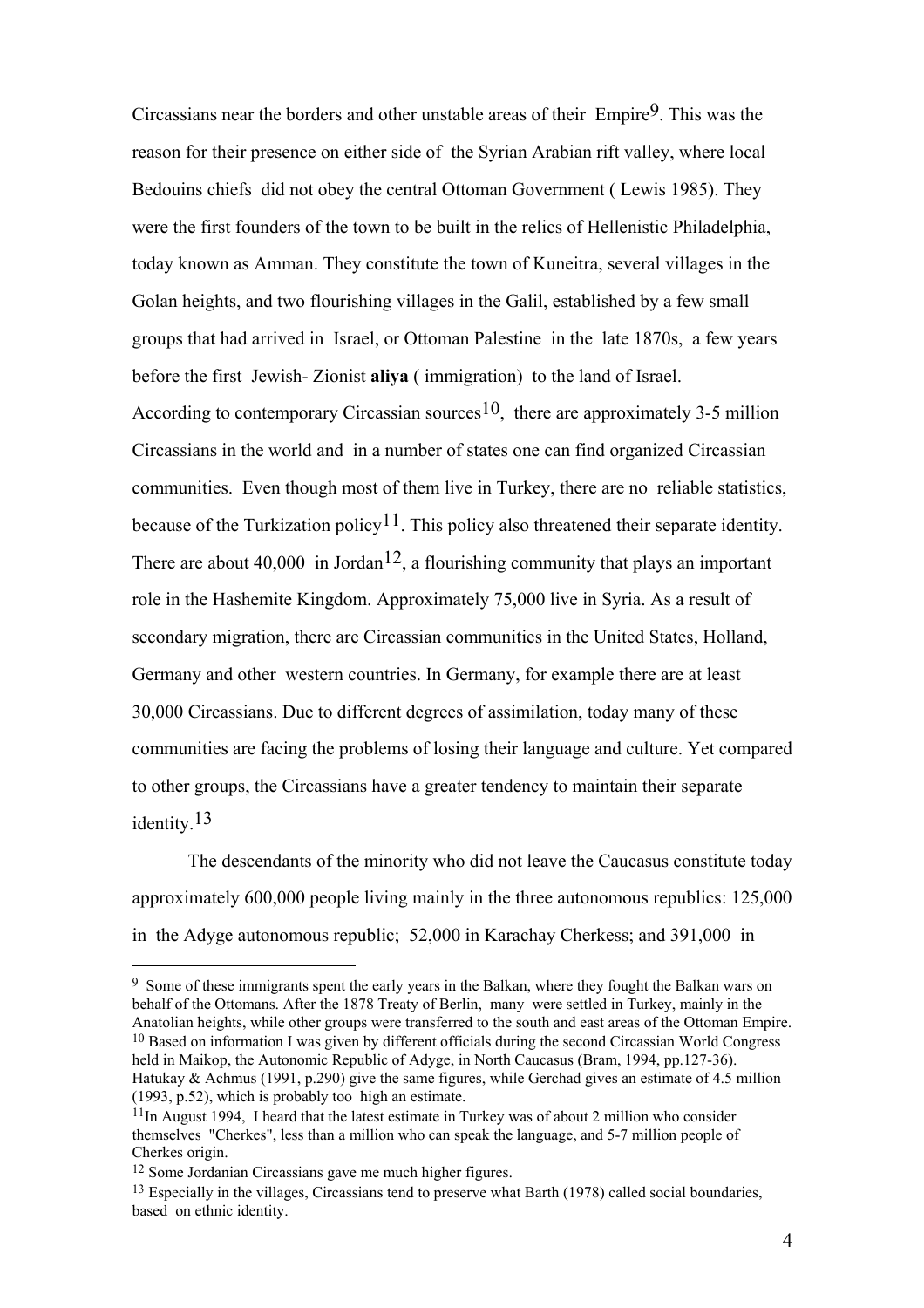Kabardino Balkar. This was an outcome of the Stalinist system that divided the Caucasus in order to enforce Russian rule and combined the Circassians with separate ethnic groups like the Balkars. Only in Kabardino Balkar the Kabardinians, one of the Circassians tribes, constitutes a substantial majority.

### Circassians as a Diaspora People

Circassians all over the world refer to the Caucasus wars, and especially to the forced migration, as the "Circassian Disaster", "Tragedy", and sometimes even "the Circassian Holocaust"14. The consequences of the war and the state of Diaspora since then cause Israeli Circassians, as well as Circassians in the Caucasus elsewhere, to make a comparison between the situation of Jews and Circassians. There are many stories, poems and songs about the victims of the war, the emigration itself and the state of exile. Rituals and memorial days are devoted to these events.

A comparison between these expressions and better known Jewish expressions of exile can be made. J.Z. Smith, in his analysis of Jewish exile stated: "The category of exile is not an exclusively Jewish one" (1978, p.119). Smith quotes a text, recorded by Trilles from the Gabon pygmies after they had to leave their ancestral land:

 The night is black, the sky is blotted out, We have left the village of our fathers. The maker is angry with us....He is no longer the host seated with us at our fire (Trilles 1932, p.503, cited in Smith 1978).

According to Smith:

l

 ...this last phrase... sums up best what has been for the Jew his experience of exile... To be exiled is to be cut off from land, from history, from the blessing, from the ancestors, from life...from the deity (ibid, p. 120).

In a similar way, the state of exile and Diaspora play an important rule in the collective identity of Circassians. A Circassian proverb says: "The one who lose his homeland loses everything*"* ( Hatokay and Achmos 1991); other proverbs are: *"*Caucasus, My

<sup>14</sup> This term was used especially by a few Israeli-Circassian activists.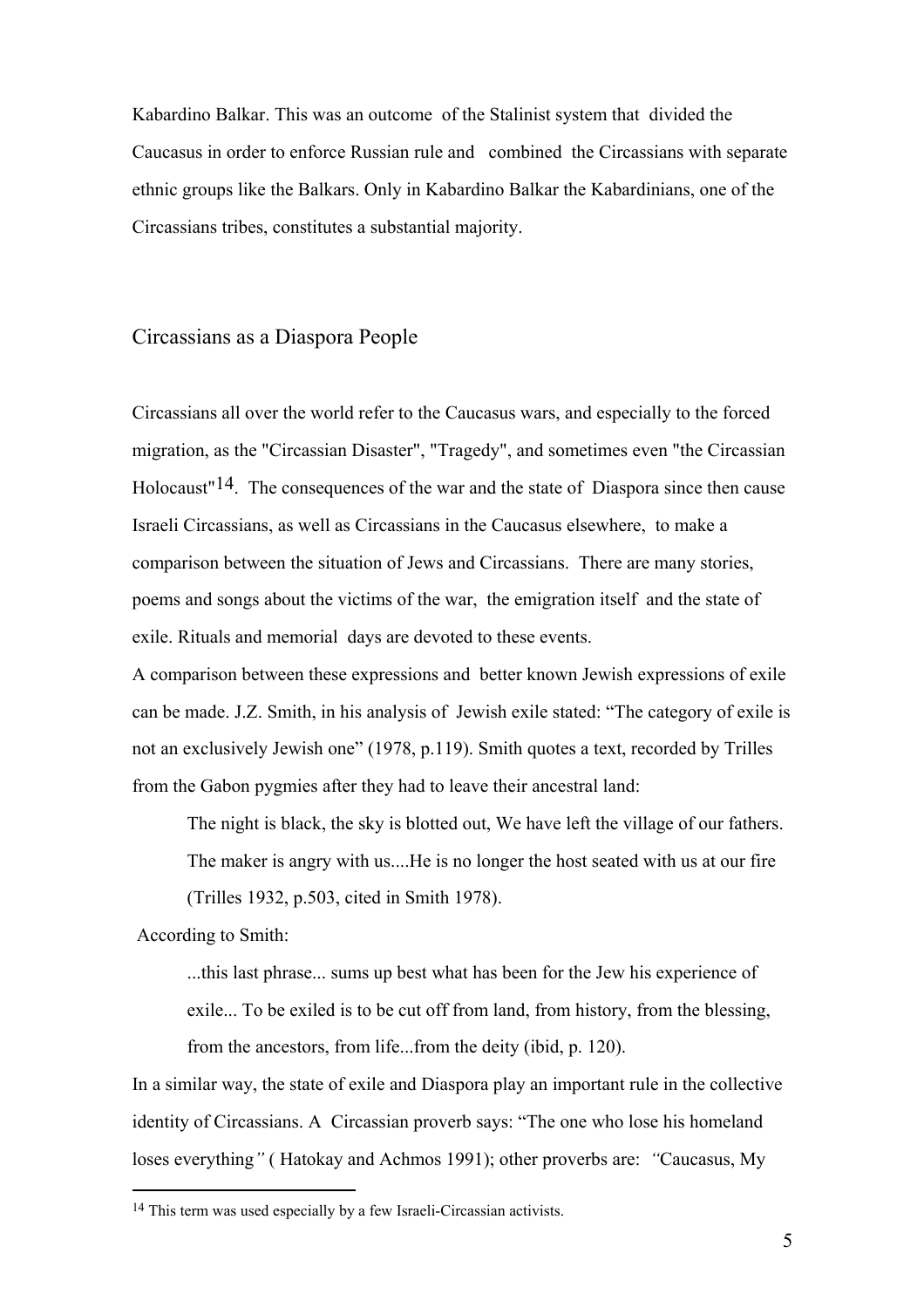Homeland, I will never forget you"; or, "I' d rather lose my eyes than forget you". These and similar other statements are not only a romantic longing or nostalgia for the Circassians, they reflect the existential condition of the individual in the Circassian community. This condition is the key to understanding later developments.

#### Current Developments and Re-Emigration

Resurgence of ethnic and national identity in the world and the collapse of the former Soviet Union brought about a process of crystallization of a modern national movement and the foundation of the Circassian World Congress. The Congress, where different Circassian communities are represented, held meetings in 1991 and in 1993. Its main goals are to foster more autonomy for the Circassian autonomous areas, to promote Adyge language and culture and to support the motherland ( Bram 1994). These activities had some influence on both the process of turning the autonomous region of Adigea to an autonomous republic, and the construction of a new national curriculum that would be largely conducted in Adigea language (Bridges 1995). Already in 1980s the Circassian in the Caucasus had institutionalized the connection with the Diaspora communities. An office called *Rodina* (Motherland in Russian) was established to develop contacts with the Circassians elsewhere. Apparently the Soviets supported and even promoted this office as means of gaining another channel of influence on Middle Eastern countries such as Jordan and Syria. The office offered assistance to students to study in the Caucasus and encouraged cultural relations between the various Circassian communities. However, during a visit to the Caucasus in 1990 I was informed that when a group of Circassians from Syria wanted to reemigrate to the Caucasus they appealed to Prime Minister Gorbachov, but even this did not change the refusal of the Soviet as well as of the Syrian governments. The disintegration of the Soviet Union changed the situation. The Russians had major problems in some autonomic republics such as Chechenia and Tatarstan that wanted to leave the Russian Federation and declare independence, like other Central Asian Socialist Republics. This might be one of the reasons why the Russians, since 1991,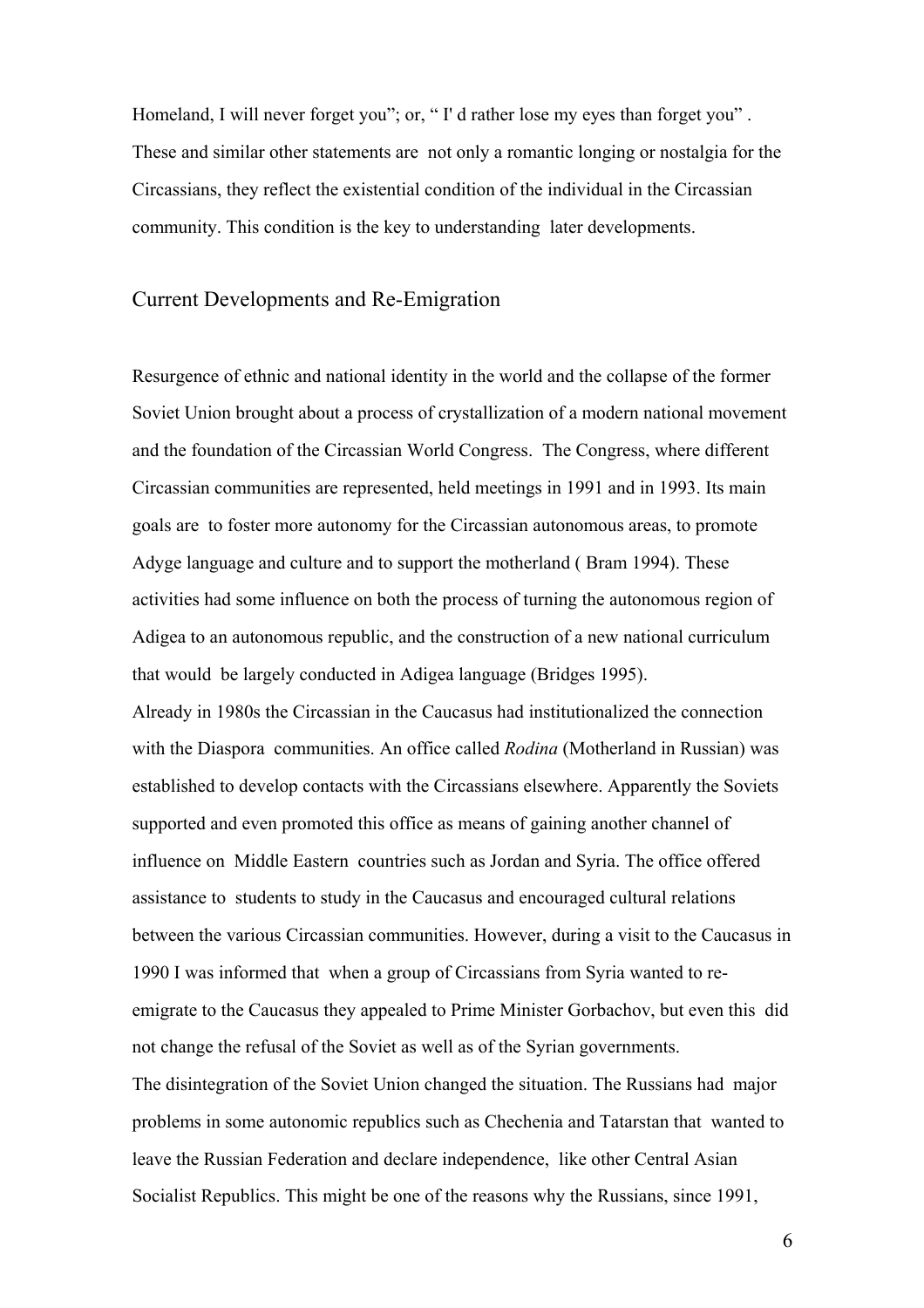conceded to some of the demands of Circassian National Activist in the Caucasus, and agreed to constitute a law that deals with the rights of the newcomers. The existence of the `Rodina' office, which now started to function in supporting Circassian new immigrants became a two-edged sword for the Russians, who for over a century demographically russified the North Caucasus. The Circassian nationalists in Kabardino Balkarya who were more powerful and also more in opposition to the local government also established their own organization to support re-migration. This organization became connected with the Circassian World Congress.

The question of the legal status of the new immigrant is not in the hands of the local governments of the autonomous areas, but is the responsibility of the central Russian federation. According to the new law, the Russian emigration office, *ovir*, is empowered to grant a two-year temporary passport to the new immigrants. After this period they can become full citizens. During these two years, they enjoy a number of financial benefits: they can obtain special work, buy houses, purchase properties [a favor not granted to other foreigners], and enjoy most of the rights and duties of citizens. During this time they can go out of the country a few times and while coming and going they do not have to pay for visas or other taxes. These arrangements, by the way, made it possible to issue Russian passports to some Israeli Circassians, who do not plan to immigrate but want to be citizens and obtain a second passport. The newcomers receive financial help both from the federation and from the local governments and the Circassian World Congress in the form of tax discounts and other measures that mitigate their hardships. Nevertheless, there are serious financial problems in the implementation of the benefits.

In Caucasus during the summer of 1993, I learned that about 3,000 to 4,000 people already registered for re-emigration, and obtained a two-year temporary passport. 3,000 or more were in different stages of settling in Kabardino Balkar, most of them in Nalchik. About one thousand were in a process of settling in Maikop, the capital of the Adyge autonomous republic of Karachai Cherkess. One should not underestimate the importance of these numbers, since less than this number of Jews immigrated to the Land of Israel during the early years of the first *aliya* in 1882 (and eventually the Stae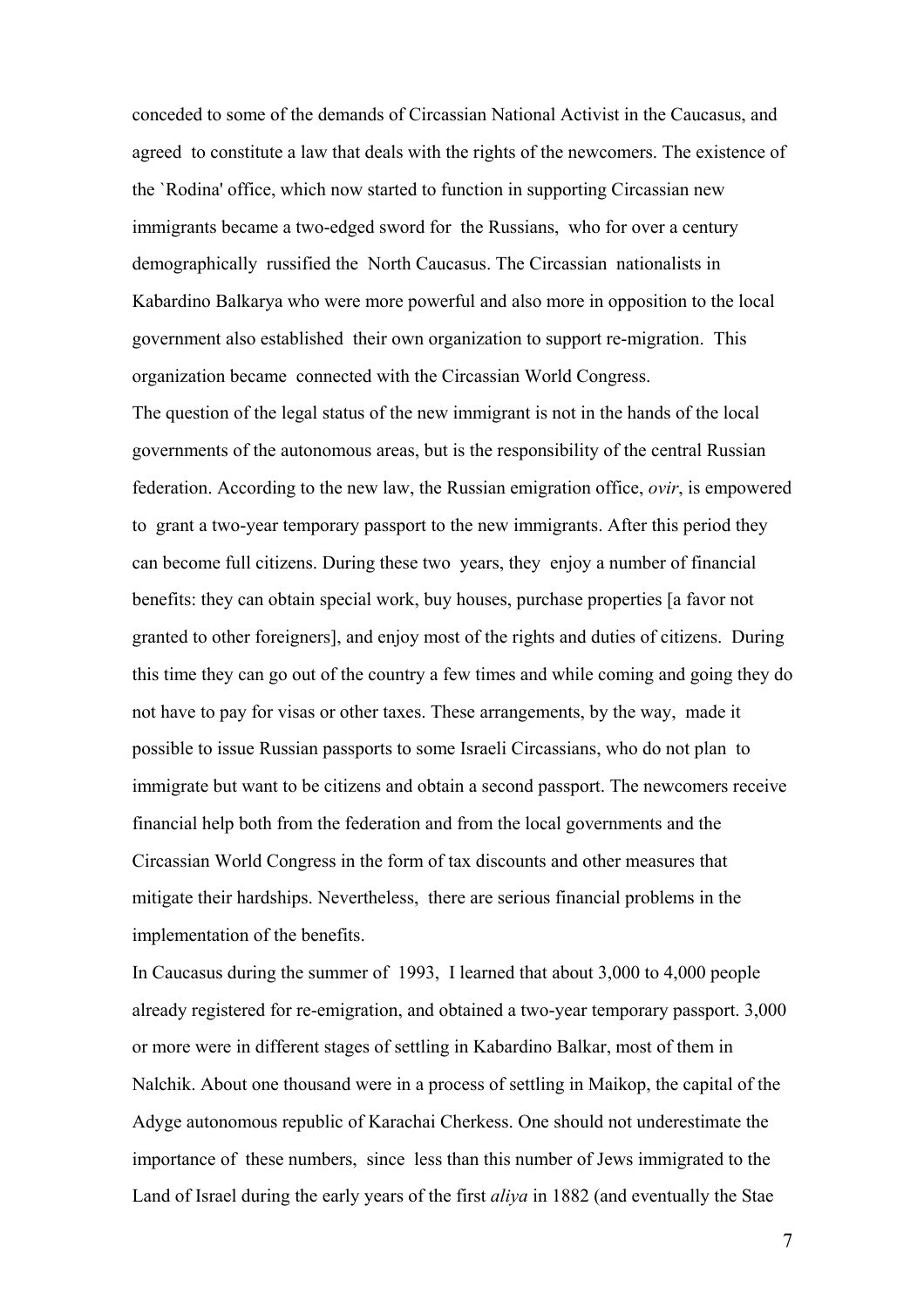of Israel was declared in 1948). When the data for this study was collected in north Caucasus in 1993, it seemed that Circassians re-emigration had a potential to continue. However, it was clearly too early to say whether this re-emigration marked the beginning of a larger process, or the first, as well as last *aliya,* to the Caucasus. The continuing war in Chechenia changed the situation. Although the battles were taking place farther east from the Adyge areas discussed here, the whole of northern Caucasus was affected. This also affected re-emigration of the Adyge to the northern Caucasus; instead, there began waves of in-land immigration from Chechnia to the western parts like Kabardino-Balkar<sup>15</sup>. Bearing all this in mind, in the long run, there could be new directions of development for the Adyge national movement, depending on the economic situation in Russia and the former Soviet Union (Krag and Frunch 1994).

Altogether, we are referring to only small amount of immigrants, but enough to cause changes and influences in the area. The Cossacks, for example, are worried that this population movement will continue. This was one of the factors that accentuated the renewal of their semi-organized militia or gangs. Still the atmosphere is relative peaceful and congenial for the successful absorption of Circassians and others. The tribal origin and dialect of the new immigrants influence their choice of destination: Circassians, who belong to the Kabartay tribe (Kabardinians) and speak the Kabardinian dialect, settle in Kabardino-Balbar. Circassians from west-Adige tribes, such as Abzach and Shapsur, who speak these dialects, settle in Adigea.

At this stage, information about the attitude of the local Circassians residents towards the immigrants is limited. It appears that they are integrated in the local society, although some differences in customs and social behavior are salient. In a comparative context, it is interesting to see what vocabulary is used to describe the newcomers. Thus, in Israel new immigrants are usually referred to by their country or area of origin ("Russians", "South Americans" etc.), while in Armenia all immigrants are

 $\overline{a}$ 

<sup>&</sup>lt;sup>15</sup> At the time of publication, it is clear that the events in Chechniya influence the attempt of reemigration, and many people who want to check the possibility of re-emigration delay it until more peaceful days. Many people who already obtained a Russian passport still keep it but do not formally immigrate, although many have bought houses in their old-new homeland.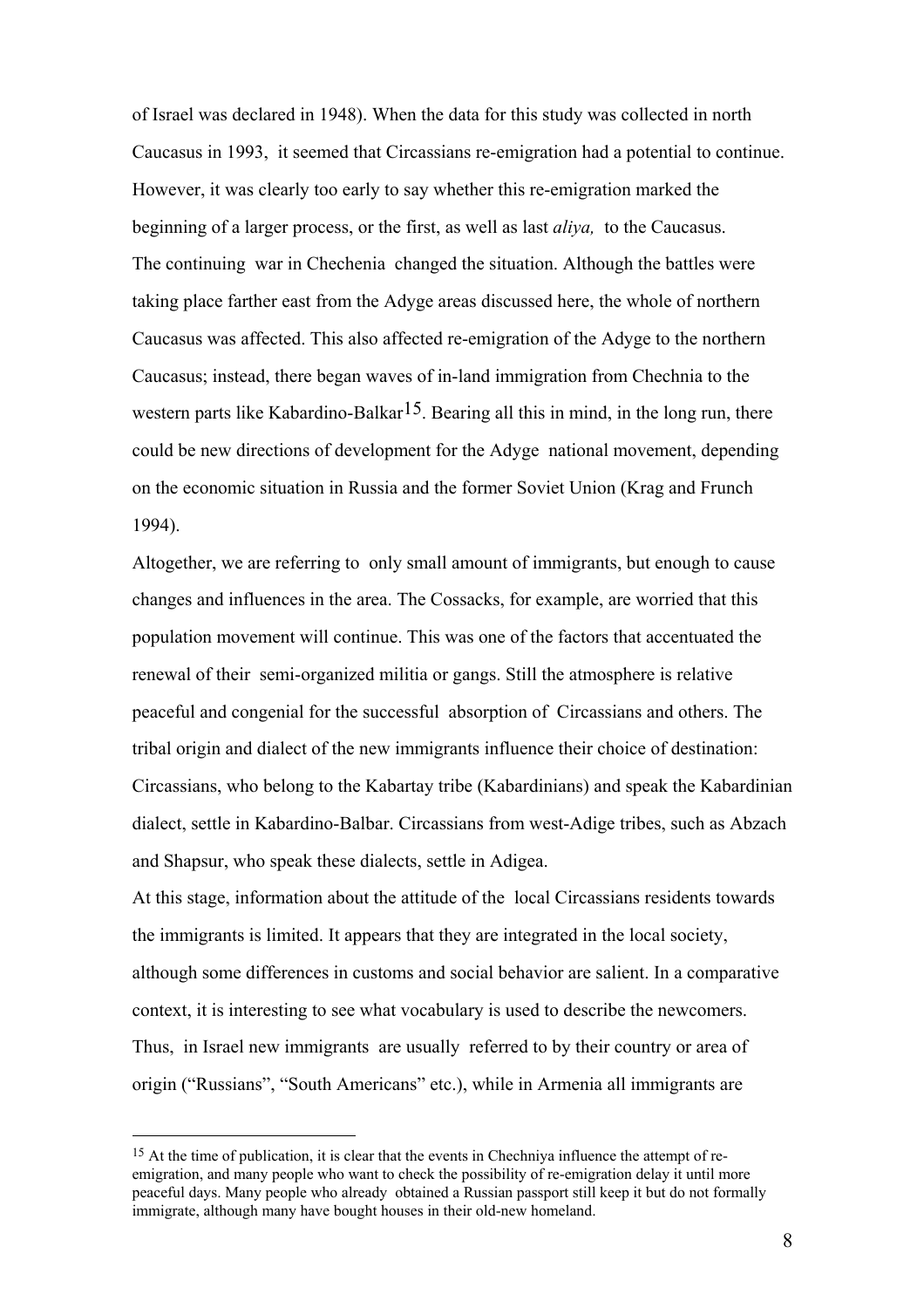known as *Achpar (*brothers)16. My impression is that in many cases the Circassian newcomers are called by their country of birth ("Turk", "Jordanian" etc.), as in Israel<sup>17</sup>. Most of the immigrants come from Turkey and the Middle East, fewer from the United States and only a few from other western communities. Although exact numbers are unavailable, it seems that immigrants come from Turkey and Syria, where Circassians are not completely free to articulate their national identity, and in many cases their economic situation is not better. Another very interesting group is the refugees or the displaced persons from the big Circassian population of the Golan Heights who settled in the Damascus area and in the United States after the June 1967 war. This, however, needs a separate discussion.

#### The role of the Israeli Circassians

The 3,000-odd Circassians in Israel reside mainly in two villages (population 2,200 and 900 ) . As most of the Arabs in Israel, they are Sunni Muslims but describe themselves as a distinct community and are recognized as such  $18$ . The villages maintain good relations with the nearby Jewish villages and towns, as well as with neighboring Arabs (Achmos and Hattokay 1991, p.362). Circassian men serve in the army, so structurally their position in Israel is similar to that of the Israeli Druze.

The Israeli Circassians, although small and isolated, have succeeded in preserving their culture and identity more then any other Diaspora Circassian community. This has

<sup>16</sup> Prof. K. Lerner, department of Indian, Iranian and Armenian Studies, the Hebrew University, personal communication 14.8.94.

 $17$  One explanation, which requires further study, is that in both cases (but less in the Adyge), influence of the country of birth and its culture on social behavior, appearance and cultural patterns are salient. It seems to be different in the Armenian case, where the distinction is mainly between locals and all other immigrants who speak another dialect, and not differences caused by the influence of the "host" country. This hypothesis requires more evidence which is not available today.

<sup>&</sup>lt;sup>18</sup> Shtendel (1973, pp.20-44) give a short general survey of Israeli Circassians. Another survey, dedicated to Circassians in general but which also deals with the Israeli villages is Gerchad (1993), a Kfar Kama inhabitant. Hattokay and Achmos (1991, pp. 323-431), also from Kfar Kama gives a more detailed description of the two villages. A first anthropological study of this community is now being written by the author of this essay.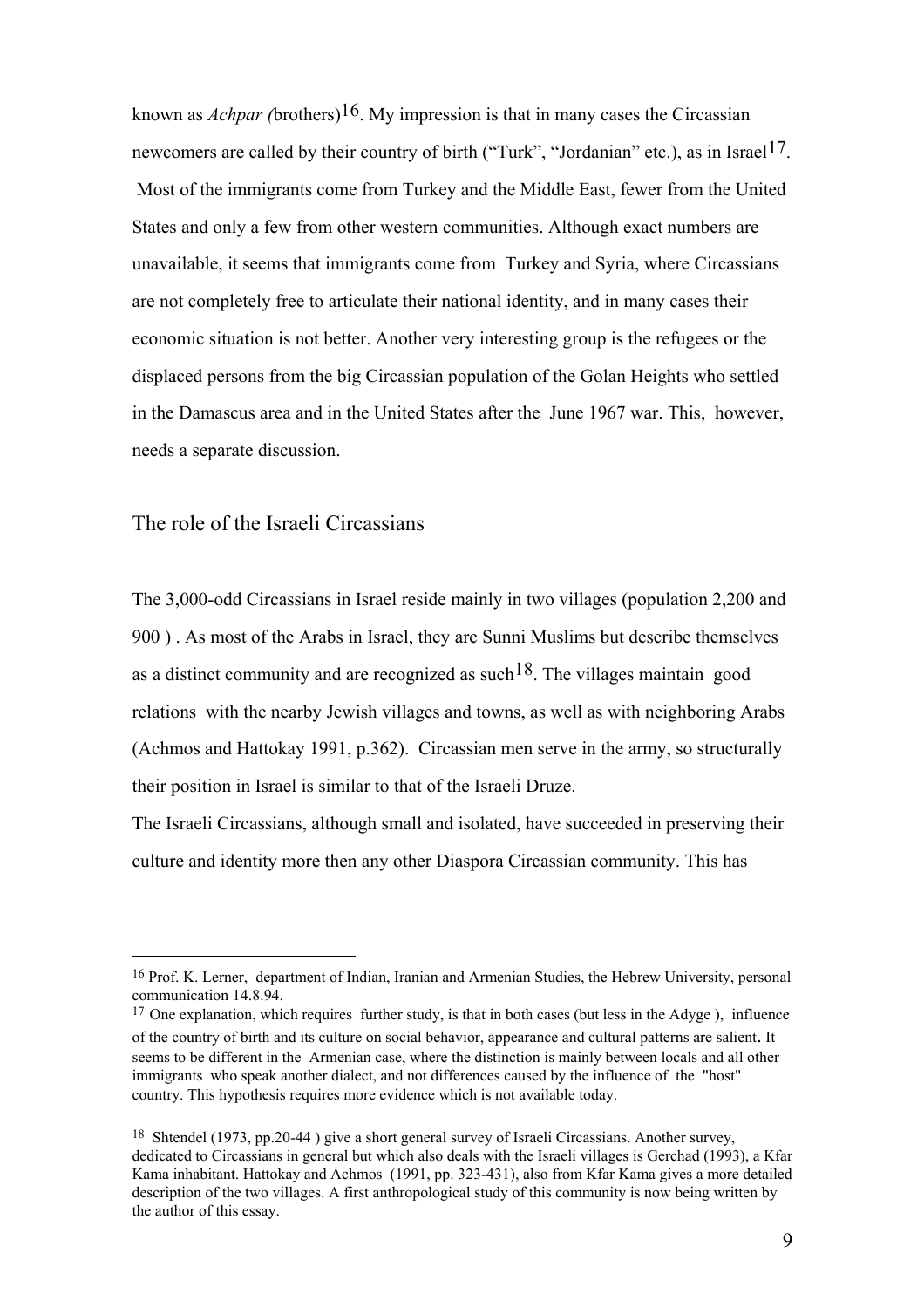created a situation in which the preservation of ethno-national and cultural identity have come to be identified with the preservation of the village community. Although the existential state of exile is common to all Circassians, there are differences in the degree of its manifestation. For Israeli Circassians, this state is the major characteristic of the community and of almost every individual, whose identity is meaningful only insofar as he/she is a member of the larger community. A comparison with Jordanian Circassians is useful in order to stress the Israeli community's characteristics. In Jordan, more than in any other communities, the Circassian also have an important civil identity. In the Hashemite Kingdom, neither the Bedouins, nor the Palestinians, have adopted a civil Jordanian Hashemite identity to the degree that the Circassians have.19 The Circassians have been allies of the Hashemite rulers ever since they came from Hijaz to Trans-Jordan and established their kingdom with the support of the British. The Circassians have emerged as the most loyal group to the Hashemite court<sup>20</sup>. Thus, the Jordanian Circassians share a duality between a sense of belonging to their country, and a feeling towards their Caucasian Identity and the Caucasus that constitutes their cultural identity  $2<sup>1</sup>$ . Thier situation, therfor constitute a different model of acculturation. Many Jordanian Circassians, for example, speak mainly Arabic, and hardly speak the Adyge languge. On the other hand, the Adyge habza is important.

The situation of the Circassians in the Jewish state is different. Their identity is a fascinating example of what some call "primordial identity". It is hard to differentiate between their national and cultural identity. The civic as well as religious identities are clearly secondary to and dependent upon their ethno-national identity (Bram 1996). Israeli Circassians see themselves as full and loyal Israeli citizens, but this is more as a result of a relation of exchange between them and the state, which gives them an

<sup>&</sup>lt;sup>19</sup> Palestinians have a strong Palestinian identity; as for the Bedouins, the major segment support the king, but tribal identity is primary, and the federations of tribes is very important in Jordanian politics.  $20$  This analysis is based on several meetings and conversations with Jordanian Circassians (mostly in the Caucasus). I also want to thank Dr. Y. Zilberman and Dr. A. Selah from the Hebrew University for their remarks on this issue.

 $21$  Thus, from a sociological point of view, the situation of Jordanian Circassian is more similar to the situation of American Jews. But our primary concern here is with the comparison that the Israeli Circassians themselves make and not with a comparison from an outsider sociological point of view.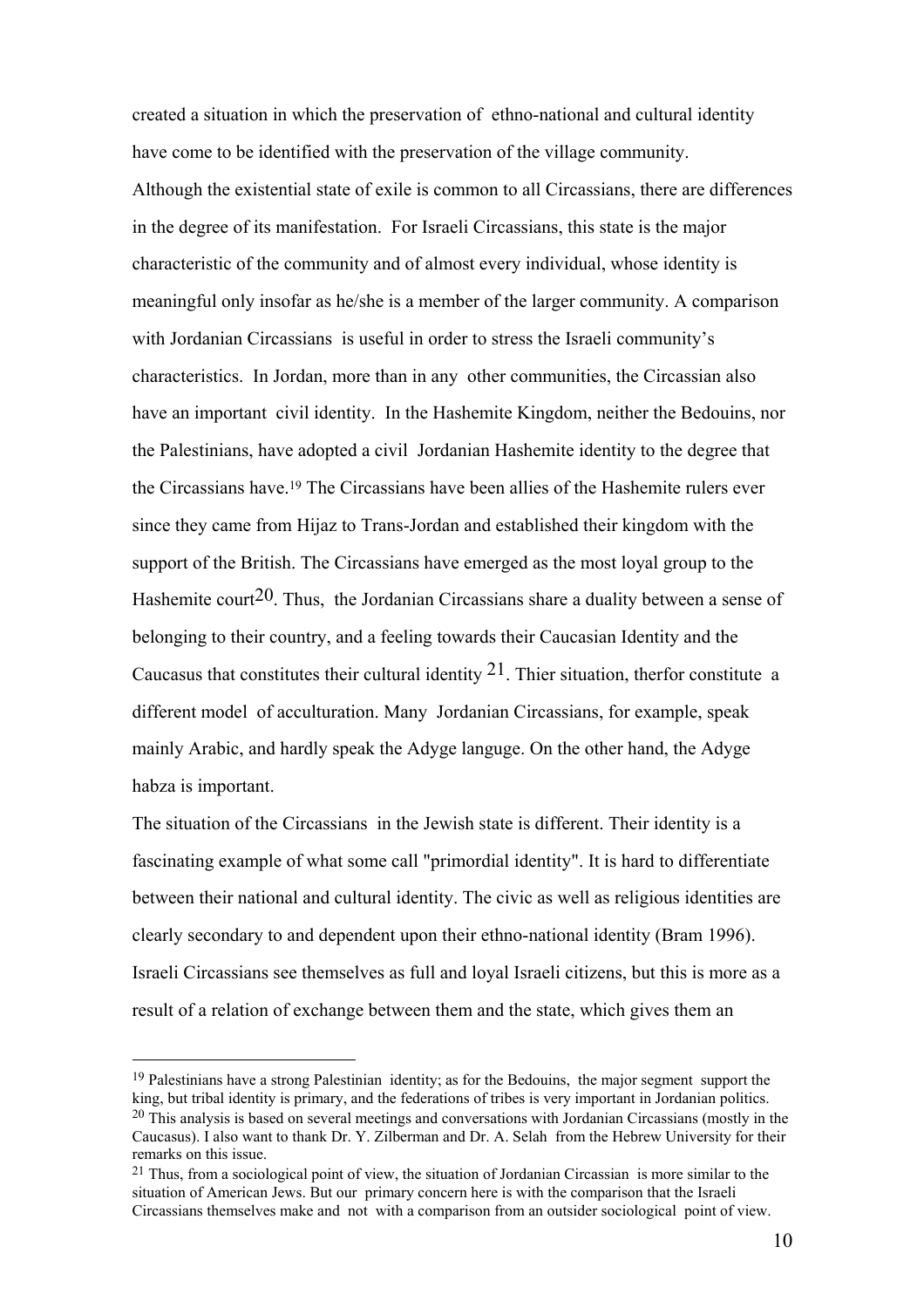opportunity to survive as a distinguished group. Their army service does not, for example, create any tension or conflict with their national identity or their special religious affiliation. The familiar Circassian position runs like this: " We are loyal to Israel, and Circassians in Syria, for example, have to be loyal to the country in which they live. Loyalty is a major obligation, as well as value in the *Adyge habza*... As for the conflict between Jews and Arabs, this is a conflict between Semitic cousins and does not relate to us, the people of the European side of the Caucasus."

For Israeli Circassians, the relationship with the Jewish society and their civil identity are influenced by a strong feeling of partnership in a similar destiny with Jews. The claim and the connection of Jews towards their land are understood in terms of the Circassian connection to their country. Together with the high standard of accommodation for this group in Israel, this can explain why, when a new model of relation towards the homeland is necessary, the situation of the American Jewry emerges as a favorite theme. Common Jewish and Zionist vocabulary become part of the Israeli Circassian lexicon. In the same way, I heard Circassians refer to the difference between the two Circassian villages as differences between *sepharadim* and *ashkenazim* ("Oriental" and "European" Jews). The internalization of Zionist discourse in a Circassian version is an interesting example of partial acculturation. Their connection to the Caucasus- the home land behind the erstwhile iron-curtain and a wish to return, played an important and decisive role in the Israeli Circassian values and identity<sup>22</sup>. Israel is probably the only state where the Circassian language and heritage are studied in the village schools.<sup>23</sup>

With the changes in the former Soviet Union and the renewal of diplomatic relations Moscow in 1991, the Israeli Circassians, for the first time in more then

 $\overline{a}$ 

<sup>22</sup> Still over the years, the Circassians' ability to maintain their culture and its influence upon the socialization process has gradually weakened. The Circassian homeland has become a distant and vague notion and the connections with various Circassian cultural centers are not sufficient. The influence of Western culture and media with its Israeli variation and Islamic revivalism (although in a very limited way), begun to threaten the traditional value system (Bram 1993) . The new connection with the Caucuses came just on time for the preservation of a unique cultural and national identity, although the over-all importance of the notion of the homeland and the sense of national identity always remain strong and central among Israeli Circassians.

<sup>23</sup> Stern (1989 ) gives a sociolinguistic description of the Israeli-Circassian pupils of the smaller village primary school.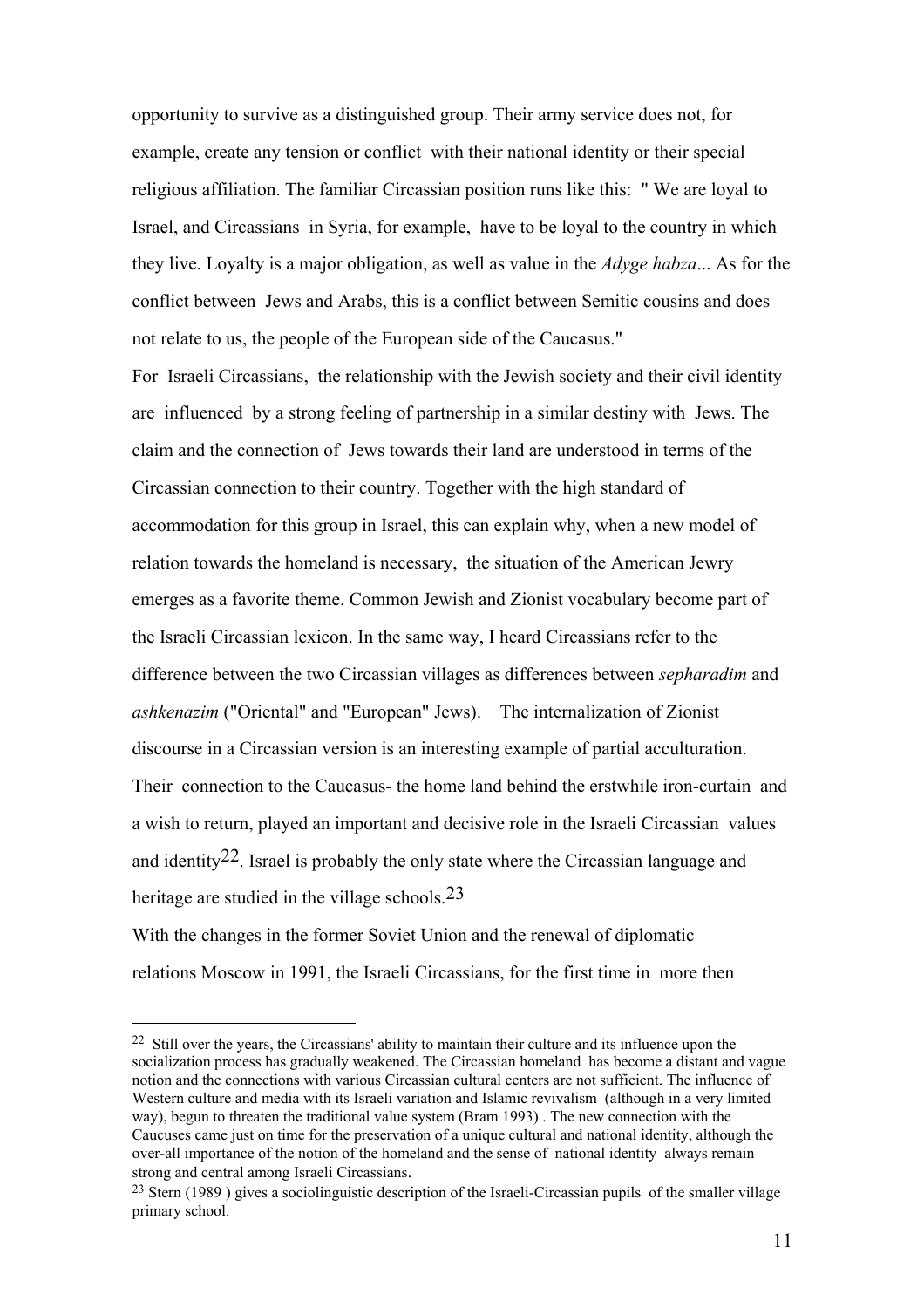120 years, have a real possibility of establishing contacts with their motherland. In the summer of 1990, the first delegation from Israel visited the Caucuses and when a well-known Circassian writer<sup>24</sup> visited Israel later that year, he received an enthusiastic welcome. Initial reactions were of hope and happiness and many discussed the possibility of re-migration**.** Reacting to the prevailing mood, a resident of a nearby Jewish *moshav* (agricultural settlement) complained bitterly about the Circassians deserting Israel and claimed, incorrectly of course, that as many as seven families were planning to re-emigrate to the Caucasus. Since the summer of 1991, a vast number of Israeli Circassians visited the Caucasus and many sponsored reciprocal visits to Israel. As a result of these visits, the Israeli Circassian became more aware of the harsh political, demographic and economic situation in the Caucasus, and disappointment set in. The contradiction between myth and reality and gaps between expectations and the present situation in the Caucuses became apparent in three key areas: the economic situation and standard of living; the political and demographic situation; and the religious state of the Israeli community.

#### *Economic Situation*

l

The comparatively poor standard of living and the bad economic situation are the features which most disappointed the first visitors to the Caucasus. The image of the homeland was always one of a rich country where the Adyges live in prosperity. Relying on terms borrowed from agriculture and pastoral culture, the country was perceived as one endowed with prosperity, fertility and richness. Israeli Circassian visitors to the Caucuses could not ignore the contradiction, especially while discussing the option of re-emigration. Thus the visitors presented an ambivalent picture of the homeland. They found a land no less attractive than what they heard in their childhood, for the north Caucasus slopes and valleys is not only a land of milk and honey, but also a very fertile with rich water sources flowing out of thousands clear springs and rivers (Hattokay and Achmos 1991, pp.253-254). It is also a country rich in minerals and huge oil reserves. This wealth hardly reflects the economic situation of the people who

<sup>24</sup> A. Hadar`atel from Maikop, who collected the *Nart* epic stories.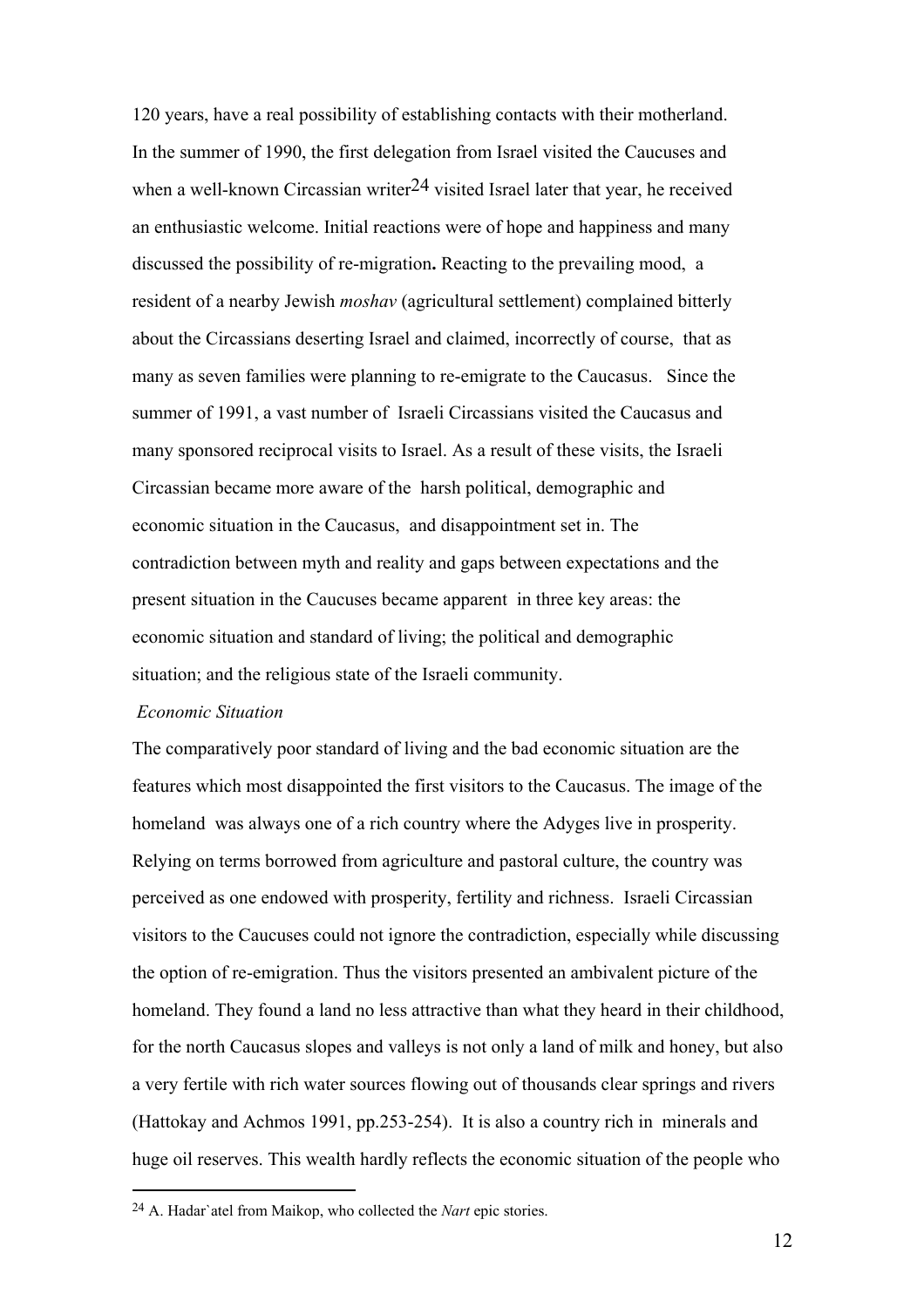reel under economic chaos, huge inflation and political instability. Moreover, the poor systems of transportation, communication and other features of modernity that affect the standard of living in the cities, made an unfavorable comparison to their lives in Israel. If one adds the havoc at local airports and the horrible and useless bureaucracy in general, it is easier to understand why some of the Israeli visitors heaved a sigh of relief upon returning to Ben Gurion airport in Israel. A few days later, however, most of them were relating enthusiastically about the excitement of meeting their brothers in the homeland.

During the last 25 years the prosperous economic situation of the Israeli villages became a symbol of the success of the community in preserving itself, and a means of justifying its political and social characteristics, including its alliance with the Jews. Usually people made a comparison with other Diaspora Circassian communities, underscoring their comparatively good situation. This background added another dimension to the contrast with the economic situation in the Caucasus and became a major element in adopting a new model towards the homeland.

#### *Political & Demographic Situation*

The collapse of the Soviet Union and the creation of new independence republics raised hopes for a political change in the Circassian areas among many Israeli Circassians who were not very familiar with the situation in the Caucasus. The Circassians in the Caucasus adopted a less romantic approach. In the beginning, developments looked positive: the Adyge autonomic region gained a status of autonomic republic, and in 1991 the first Circassian International congress was held in Nalchik, the capital of the Kabardino-Balkar autonomic republic (Bram 1994). The overall picture is much more complicated, if not pessimistic.

 The image of the homeland is stronger than demography. For Israeli Circassians, this image was of a country that is completely identified with nation- an area where Adyge people live, and where Adyge language is spoken. The name - "The Adyge Autonomic area" helped create this image, which was stronger than any demographic data that was probably available. It was, therefore, difficult for these people to internalize that Circassians today are a minority in their own country especially in the Adyge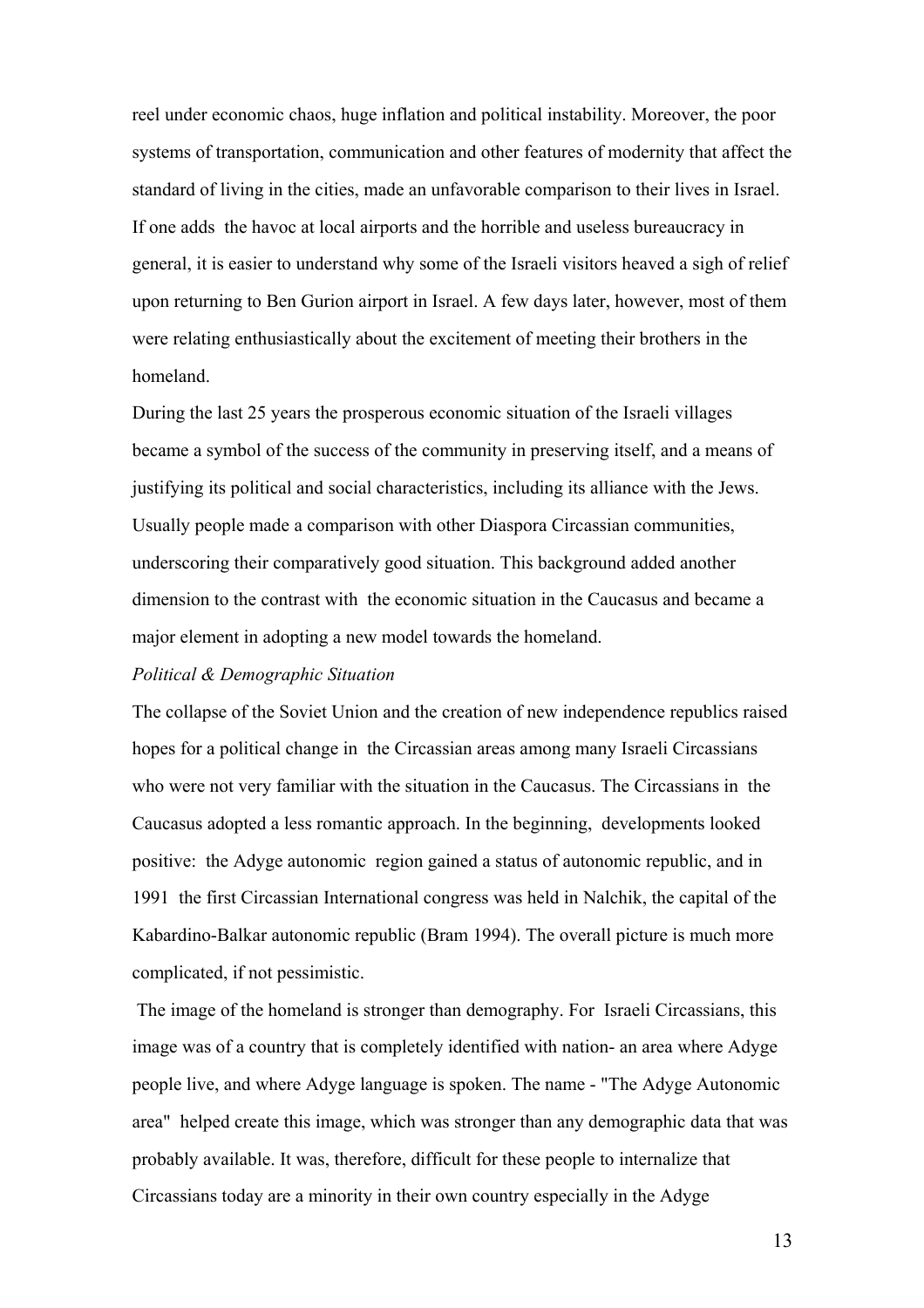autonomous region, the original area where both the *Shapsur'* and *Abzakh* tribes, to which most of Israeli Circassians belong, reside. Even in the Kabardino-Balkar autonomous region , although Circassians are the biggest ethnic group, they constitute only 40%-50% of the population. Disappointment from the status of the Adyge language was even bigger. It was hard for Israeli Circassians to see that even in villages with no Russian population almost everything is handled in Russian. These conditions did not only affect the reaction of the Israeli Circassions, but also made it difficult to apply new programs for education and language in the autonomic republic of Adyge (Bridges 1995).

This demographic situation makes it hard to expect independence, and Israeli Circassians again adopted an ambivalent position. While being proud of the symbolic status of the republic, they highly value their personal situation as well as their position as a minority in more democratic Israel. The political instability in Russia during the last four years, the rise of crimes and "Mafia" activities and the war in the neighboring Abkhazia, accentuate the gap between aspiration and reality.

#### *Religion*

The Circassians in the Caucuses underwent an intensive process of secularization. In addition to the absence of any mosques, there is a strong norm of consuming alcoholic drinks and a whole set of social customs and rituals derived from the pre-Islamic Circassian culture.

 The situation in Israel is different and religion enjoys an eminent position in the villages and phenomena contrary to Islamic morals are absent<sup>25</sup>.

 In the Caucasus there was a deep competition among various clans. This was not possible in their new and isolated situation in the Galilee. The religious rituals depressed the inner competition and provided cohesion to the community.

<sup>25</sup> Dr.Ozbek's works (1982) on Circassian traditions show that Circassians in Turkey and Syria frequently gave precedence to *Adyge habza*, the Circassian code, over the Koranic laws. My observation in the Caucasus show an almost total absence of an Islamic way of life. On the other hand, *habza* is important and there are still social customs and rituals derived from pre-Islamic Circassian culture.In Israel, on the contrary, a system of social norms developed which has a greater degree of complementality between *habza* and Islamic norms.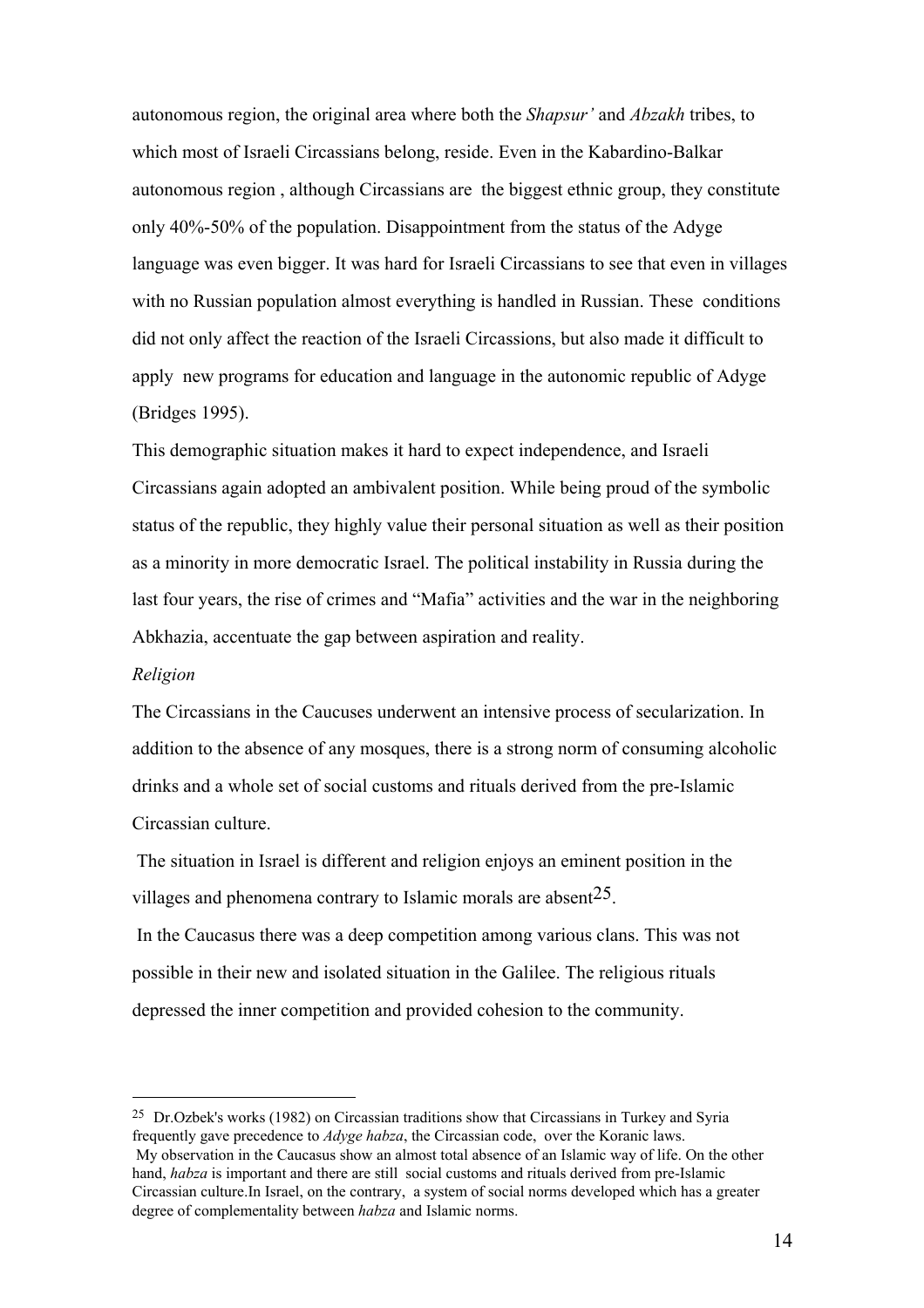Paradoxically, the relation to Islam serves as a mechanism that creates inner cohesion in order to impose social boundaries with other Muslims in the area and to perpetuate endogamous marriages. The term *Umma* serves in Islam for the specific community as well as for the general community of believers. For the Circassians the Umma indicates only the local community itself and beyond the village level the identification is within the ethno-national level.

During the first Circassian National Congress, it was the representative from Israel and not from a Muslim state who had asked for the inclusion of religion in the ceremonies and demanded strengthening religious studies among the youth in the Diaspora. It is interesting that he used the word `religion' and not Islam. Later he clarified that this was intentional, in order to prevent any possible conflict with the minority Christian Circassians. This example shows the relation between religious identity and national identity: the religious identity is sub-ordinate and secondary to the national identity. At the same time, it is combined with ethno-national identity and supports it by enforcing solidarity through Islamic communal rituals. This produces an interesting situation: Islam is not very important concerning group identity (in this sense the situation in the Caucasus is similar) , but Islamic norms are very important in everyday community life (unlike the situation in the Caucasus).

The new interaction between the Circassian communities in Israel and in Caucasus, underscored the gap in the religious field. This did not prevent strengthening of the connections, but probably had some influence on the direction of these connections. Israeli Circassians did not judge their brothers as morally wrong, but at the same time, wanted to preserve their way of life, something that was not possible in the Caucasus. The gap in norms and way of life derived not only from religious differences, while being more secular, the Circassian society in the Caucasus appeared to be more conservative in many other aspects of life. Israeli Circassians are very conservative concerning sexual behavior (especially female behavior), but at the same time women have better position and more influence and power inside their families. For example, Circassian women usually do not drive in the Caucasus, while driving is normative in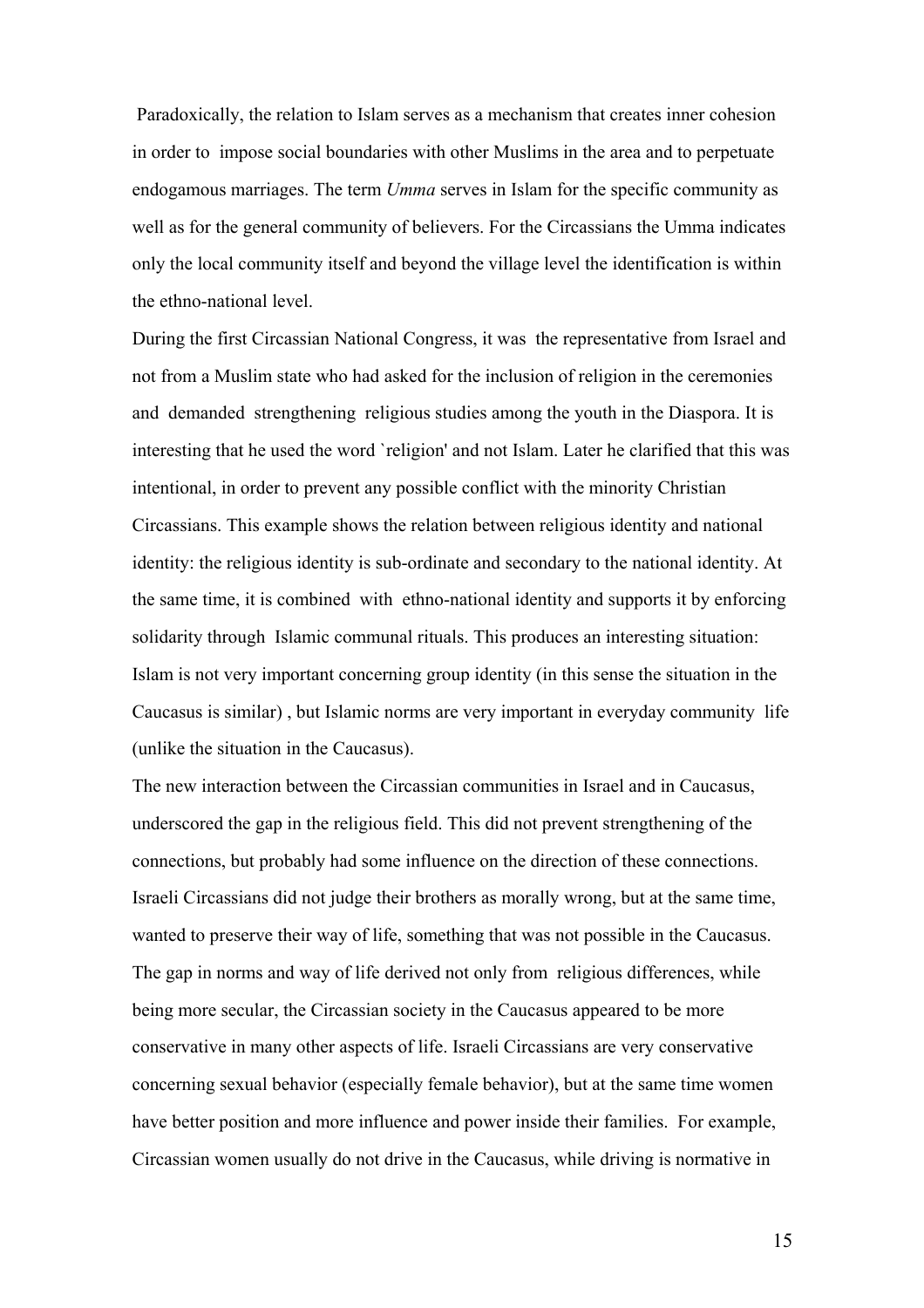the Israeli community. In many cases in Israel woman also tend to be more "religious". It can thus be understood why in many cases women oppose ideas of re-emigration  $26$ . Israeli visitors to the Caucasus discovered that many aspects of national tradition and culture were at times better preserved in their own villages than in the Caucasus. At the same time, visitors from the Caucasus to Israel praised their successful preservation of identity and culture, and some even claimed that Caucasians should learn from them. This underscored the value of the Diaspora. It gave support to the development of an idea that there is a value in Diaspora life although possible to return, especially with the situation described concerning religion, economy, and political situation.

By the end of 1992, the initial euphoria died down. At that stage, a year or so after the first meaningful contact with the homeland, some started claiming that relations with the Caucasus should be like those of the American Jewry with Israel. With regard to economic condition and political influence, this comparison of course, is wishful thinking.

 The emergence of a new model may be seen as a way of dealing with the dissonance between the old beliefs and new realities. Since 1993 one could notice that the Circassians moved towards crystallizing the evolving new model of a relationship between the Diaspora and homeland. This new model includes reciprocal visits of various groups including teachers, youths, dancers and sports delegations, providing financial help to people or organizations in the Caucasus applying for Russian residence passport (without of course, emigration or giving up Israeli passport), exchanging specialists in various fields and developing other kinds of relations. An Israeli Circassian is teaching Arabic and Islam in Maikop University, and Israeli Circassians appealed to the Israeli Ministry of Education to bring Caucasian teachers of the Adyge language to Israel.

The more visible outcomes of these new connections are the Circassian Cultural and National Association and the emergence of Circassian national movement. Founded as a

<sup>&</sup>lt;sup>26</sup> In many cases the women are in charge of the house economy and therefore may be more "rational," giving priority to the economic factor.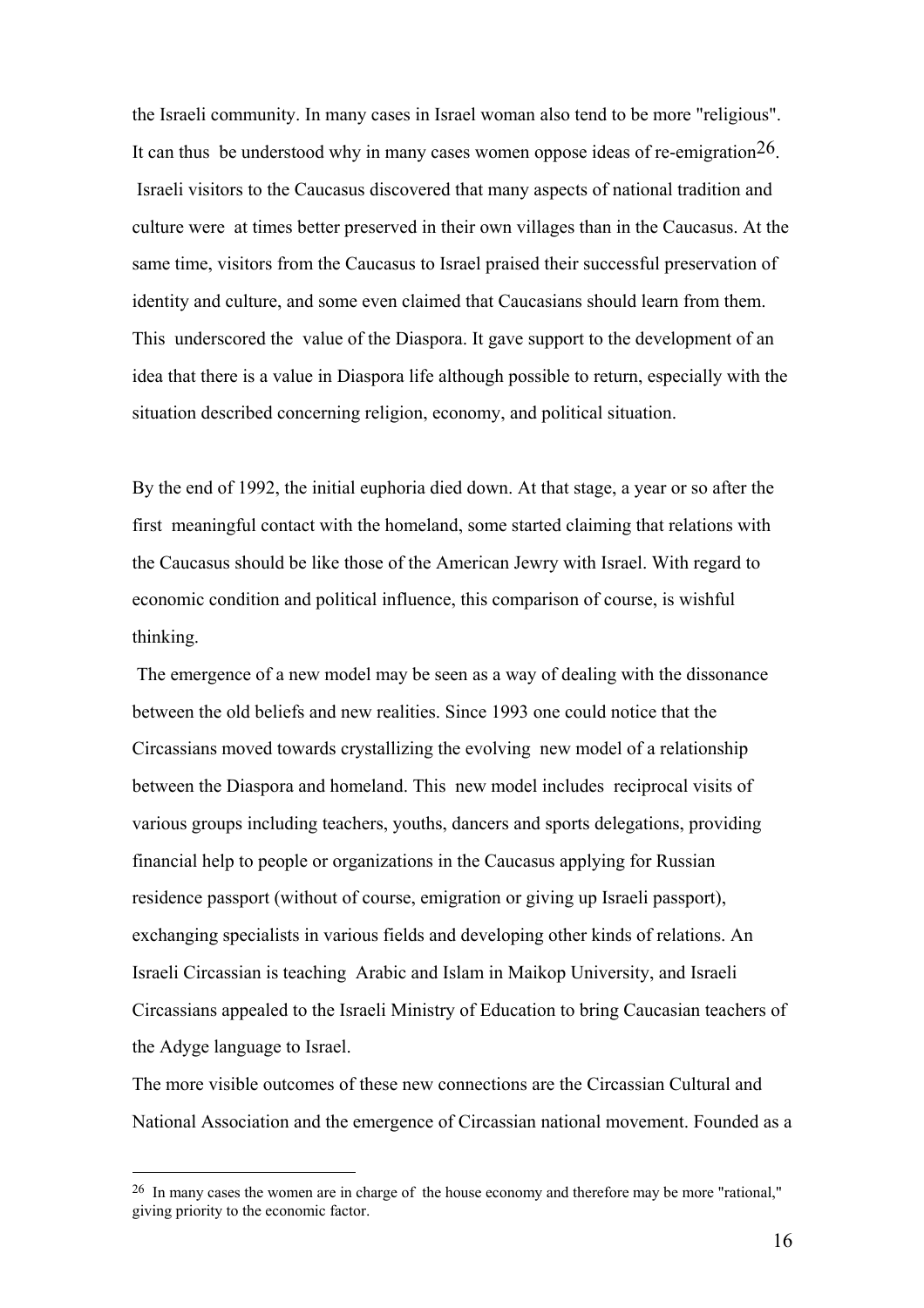registered body [*Amuta*] in the bigger village in 1992, the Association was connected directly to the creation of the Circassian World Congress. This kind of institution is part of an emerging Circassian civic society (Bram 1996). This development does not usurp the traditional manifestations of ethnic and specially religious identity and the Association sent religious literature to the Caucasus. In July 1993, the Association organized the Israeli-Circassian delegation to the second national Congress. While in the beginning the formation of the Association was connected directly to the creation of the Circassian World Congress, presently its members are equally active in local issues, such as economic and cultural development, the promotion of education and tourism, and so on. These developments are similar to the activities of other Diaspora organizations, such as various Zionist organizations among American Jews. The vast majority of the Israeli Circassians population is unlikely to re-emigrate to the Caucasus, yet the aspirations and needs of Israeli Circassians to be involved in the emerging Circassian national movement and strengthening their ties with their brothers in the Caucasus, can give a new direction to the existing tendency of "accommodationwithout-assimilation".

Presently, some Israeli Circassians aspire to influence the evolving Circassian community and the process in the Caucasus. However, in accordance with their small numbers, they will only be able to influence the 'Circassian world' if they are less marginal in Israel<sup>27</sup>. While accommodating, they tend to concentrate only on village life that preserves social boundaries and identity. This influences issues like employment orientation, education and cultural life. In a significant departure from this trend, for the first time the mayor of one of the Circassian villages accompanied the late Prime Minister Yitzhak Rabin during a visit to Moscow (in the spring of 1994). During this visit the mayor met the representative of the Adyge autonomous region in Moscow, and worked out an arrangement with the Israeli Embassy to smoothe out the process of issuing Israeli visas to Circassians from the Caucasus. It is likely that in the social and

<sup>&</sup>lt;sup>27</sup>There are some similarities here to the double marginality problem of Israeli Arabs . The Israeli Arabs are afraid of being sidelined in the future both by Israel and by the emerging Palestinian entity in the West Bank and Gaza. It seems that the best way to deal with this problem is to be more influential in the country of residence (as are American Jews), and to "transfer" this influence towards the homeland.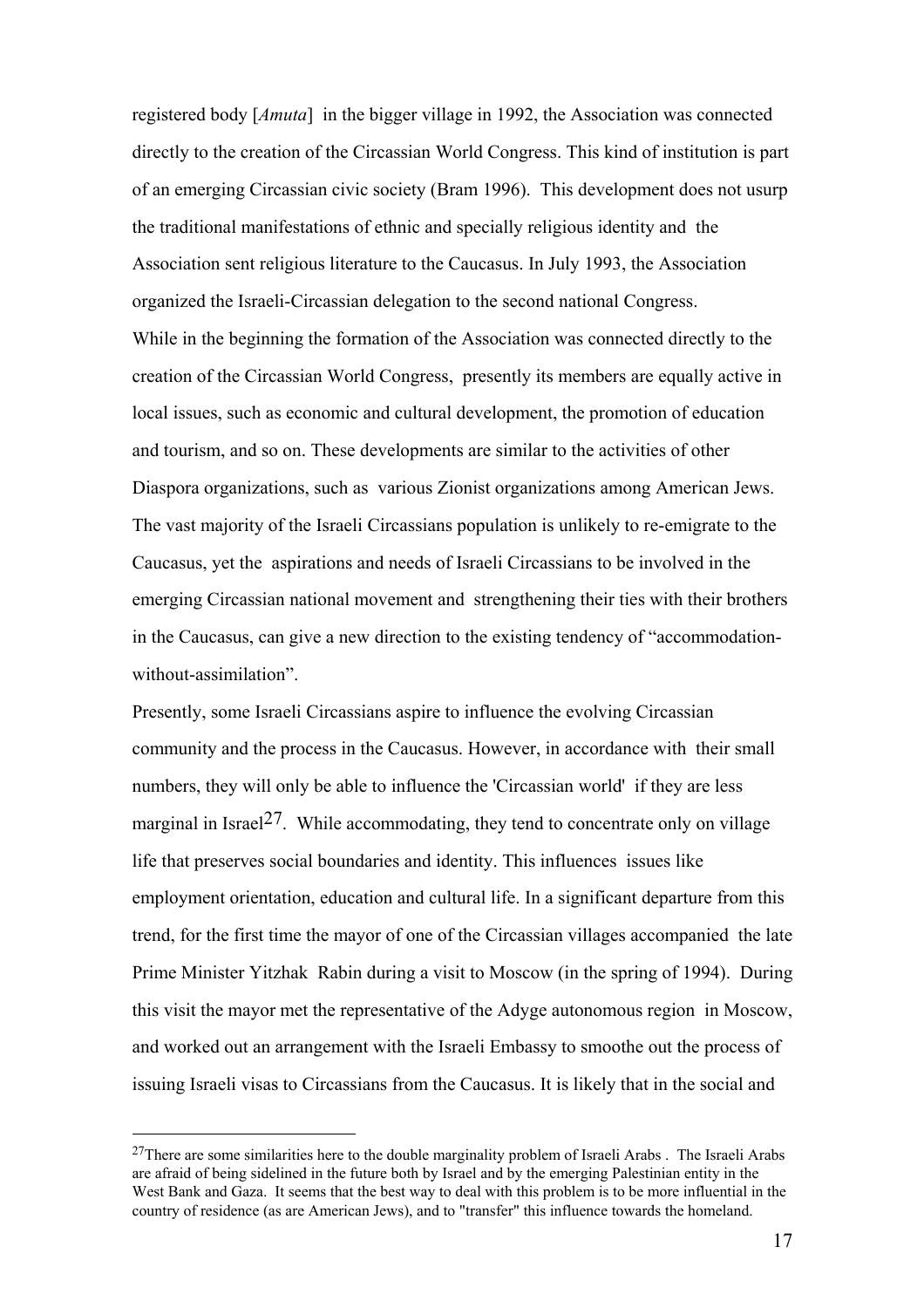cultural spheres, this may cause new motivation concerning education, development of cultural life and a drive for greater recognition.

### Conclusion

The re-emigration of the Circassians to the Caucasus is a new phenomenon and is continuing. The successful absorption of new immigrants will depend upon the situation in the Caucasus. Political instability, economic hardships and raising crime rates limit the number of newcomers. Ideology plays an important and unique part in the reemigration process of the Diaspora. The case of the Israeli Circassians, (and with some differences, of most Jordanian Circassians) shows that re-emigration is never a purely ideological one, but one that has certain practical and economic considerations. However, the adoption of the American Jewry model by the Israeli Circassians does not mean giving up Circassian national identity, but rather the adaptation and modification of that ideology. The deep meaning of the comparison that the Israeli Circassians make with the American Jews does not refer only to their superior economic situation but to their aspiration to help their brothers. More than this it implies that as it is possible to be a Zionist without making *aliya*, one can be a Circassian nationalist , without an actual plan or desire of going back to the Caucasus. In short, one can be part of the homeland, without actually residing there.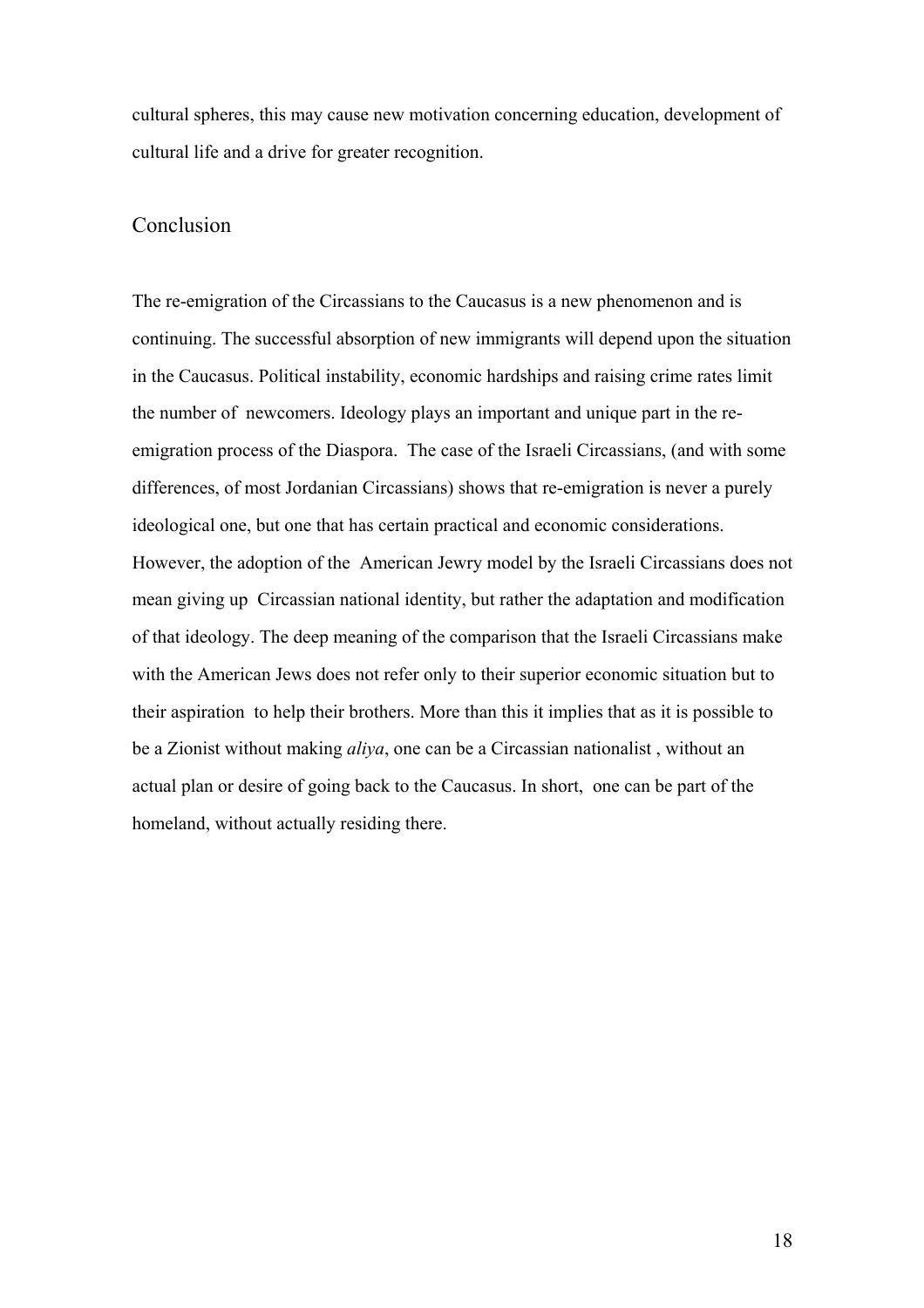## References

Barth F. (1969) Introduction, Ethnic Groups & Boundaries, Little Brown, Boston.

Bram C., "Language, Ethnic identity and crystallization of a national movement- lingual dilemmas in the making of the Circassian national movement", paper presented at : The first sociolinguistic conference, Bar-Ilan University, 1995.

Bram C.(1994) "*Shivat Kavkaz shell hacherkessim*" (Hebrew-The Caucasus re-immigration of the Circassians, Svivot, 1994 pp.127-136 , The Sde-Boker Seminary and the ministry of Environment.

Bram C. "Muslim revivalism and the Emergence of the Civic Society- A case study of an Israeli-Circassion community", forthcoming in a book edited by A. Sella and Y. Zilberman, Harry s. Truman Institute, The Hebrew University, Jerusalem.

Bram C. "*Hachinuch Bekerev Hacherkessim bisraerl*" (Hebrew- Education among The Circassian in Israel", Report presented to the ministry of Education, The School for Educational Leadership, Jerusalem. March 1994.

Bridges O., (1995) Trilingual education in the caucasus:language policies in the new republic of Adyghe, Language, Culture and Curriculum, The linguistics Institute of Ireland.(1995,141-148)

Castile G.P. & Kushner G. (eds.) (1981) Persistent People, University of Arizona Press, Tuscon.

Dume`zil G. (1960) Documents Anatolies sur Le Langues et sur Les Traditions du Caucase.

Durkheim E. (1964) The Elementary Forms of Religious Life, Allen & Unwin, London.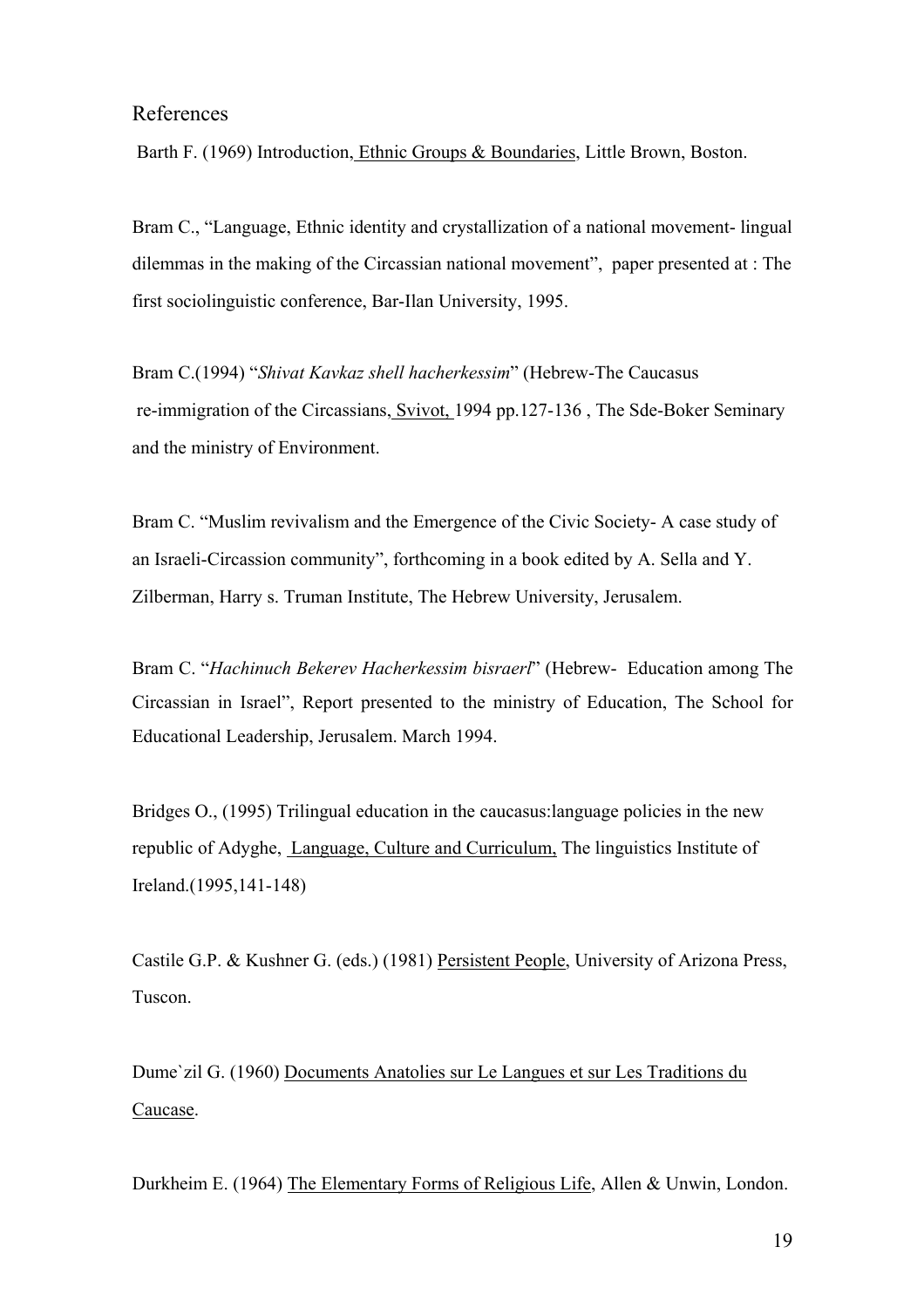Encyclopedia of Islam (1982) Vol. 2 pg. 21-25, The entry "Cerkes".

Gerchad, A. (1993) Hacherkessim-Bney Hadega (The Cherkes), the Ministry of Education, and The Hebrew - Arab Institute, El mashrak print, 1993

Hatukay, R., Achmus S. (1991) Hacherkessim -- Cherkeskher (The Cherkess). Kfar Kama: El Hakim offset.

Henze, P.B. (1986) Circassia in the nineteenth century the futile fight for freedom, in: Passe' Tuteo- Taxor Pre'sent Sovie'tique, E'tudes offerts a' Alexandre Benningsen pg.243-273 ed. by Ch. Lamercier- Quelquejay , G. Veinsteen, S.E. Wimbush, E'. Peeters. Louvain, Paris.

Kreindler, e. Benoussan, m. Avinor, e. Bram, c. (1995) Circassion Israelis: Multingualism As A Way Of Life. Language, Culture and Curriculum, The Linguistics Institute of Ireland.(1995, 149-162).

Karpat, K. (1990) The hijra from Russia and the Caucasus, in: D.F. Eickelman & J. Piscatory (eds.) Muslim Travellers, pg. 132-135, University of California Press.

 Krag and Funch. 1994. The North Caucasus. Minority at a Crossroad. London: International Minority Rights Group.

Lewis N., (1985) Nomads and settelers in Syria and TransJordan 1800-1980, ch. 6, pg. 96-114, Cambridge University Press.

Ozbek Batiray (1982) ch. 2-4,7, Die Tscherkessischen Nartsagen, Espirit-Verlag, Heidelberg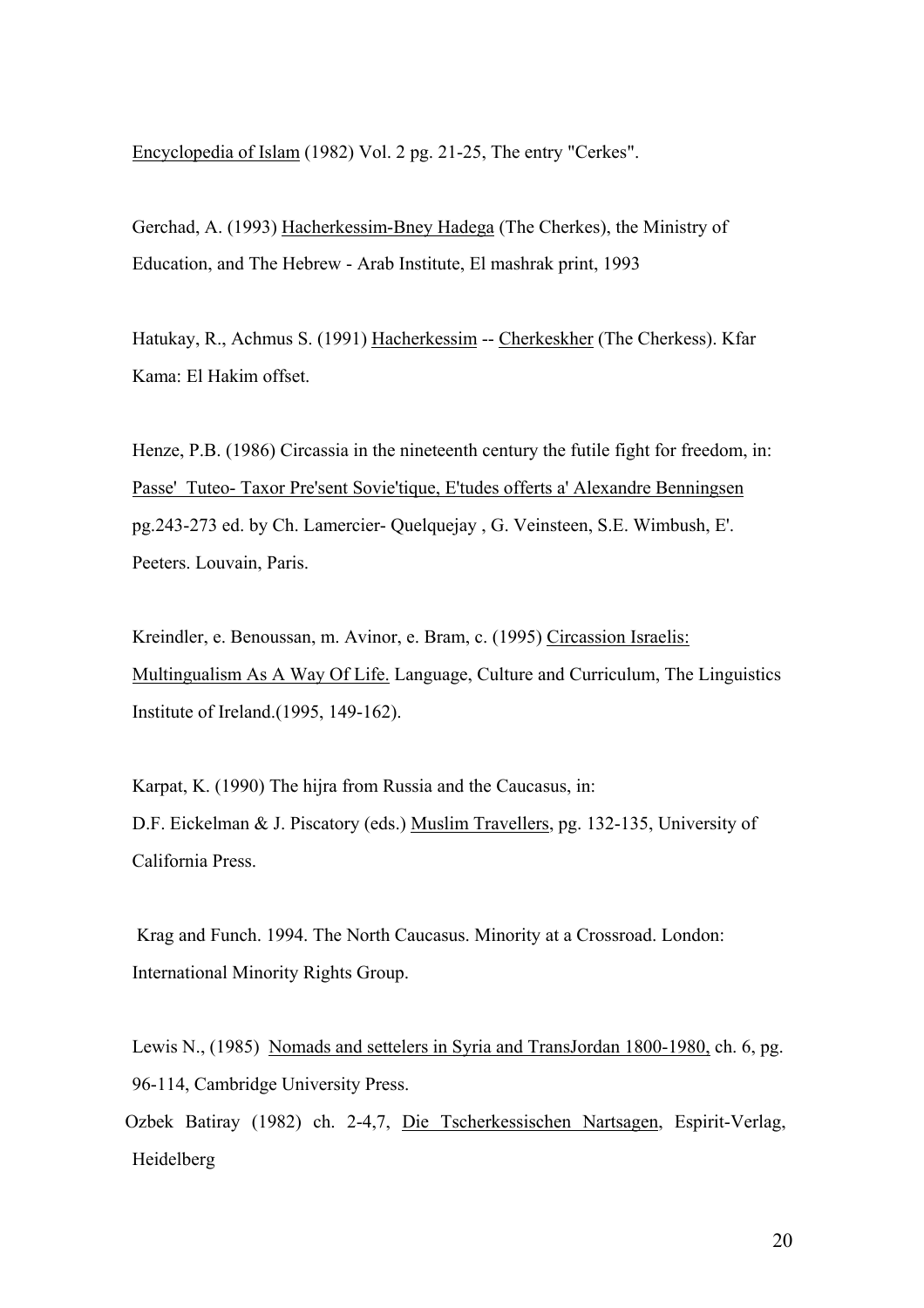Shtendel , O. (1973) The Cherkes in Israel (Hebrew), Am-Hassefer Publishers,Tel-Aviv.

Smith, J.Z. (1978) Map is not a Territory. pg.119-120 Leiden. E.J. Brill.

Spencer E. (1838) Travels in Circassia & Krim Tartary, Published in London in 2 Volumes.

Stern, Asher. (1989) Educational Policy towards the the Circassian Minority in Israel. in K. Jasparet and S. Kroon (eds.) Ethnic Minority Language and Education, pp.175-184 Amsterdam: Swets and Zeitlenger.

Traho R. (1991) Circassians, Central Asian Survey, Vol. 10 No. 1,2 , pp.1-63. printed in Russian 1956.

Uner Turgey A. (1991) Circassian immigration into the Ottoman empire, 1856-1878.

in: Hallaq, W.B. & Little, D.P.; Islamic studies presented to charles J.Adams.

E.G.Brirll, Leiden.

#### **Abstract**

Since their forced migration in the 19th century, the state of Diaspora is a central factor of the Circassians Collective Identity. Together with the changes in the former Soviet Union, a Circassian national movement has began to crystallized, by now a few thousend Circassians have re-emigrated to the Caucasus.

The study, based on anthropological field work in the Galilee and North Caucasus describes this process and focuses on the changing attitude of the Israeli Circassians towards their home land. With the new possibilities of connection with their mother land, the reactions were enthusiasm, and discussions of the possibility of re-migration. However, when people became familiar with the situation in the Caucasus disappointment set in. Many started to claim that relation with the Caucasus should be like those of American Jewry with Israel. A new model of relation with the Home-Land is developing today. This process can be seen as a way to deal with the disonance between of the old beliefs and values and the new situation.

### **CHEN BRAM (Bio - Data)**

Chen Bram is an Anthropologist and social psychologist. He is a graduate of the Hebrew University and a graduate of The School of Educational Leadership in Jerusalem . He works as a Consultant specializing in multiculturalism and in cross- cultural issues. He is also engaged in a research on 'the Circassians (Adighe) as a Diaspora people, in the Caucasus and in Israel,' at the Truman Institute of the Hebrew University

 He is also a doctoral candidate at the Hebrew University of Jerusalem. His dissertation deals with 'Multiculturalism and Ethnicity -- the case of the